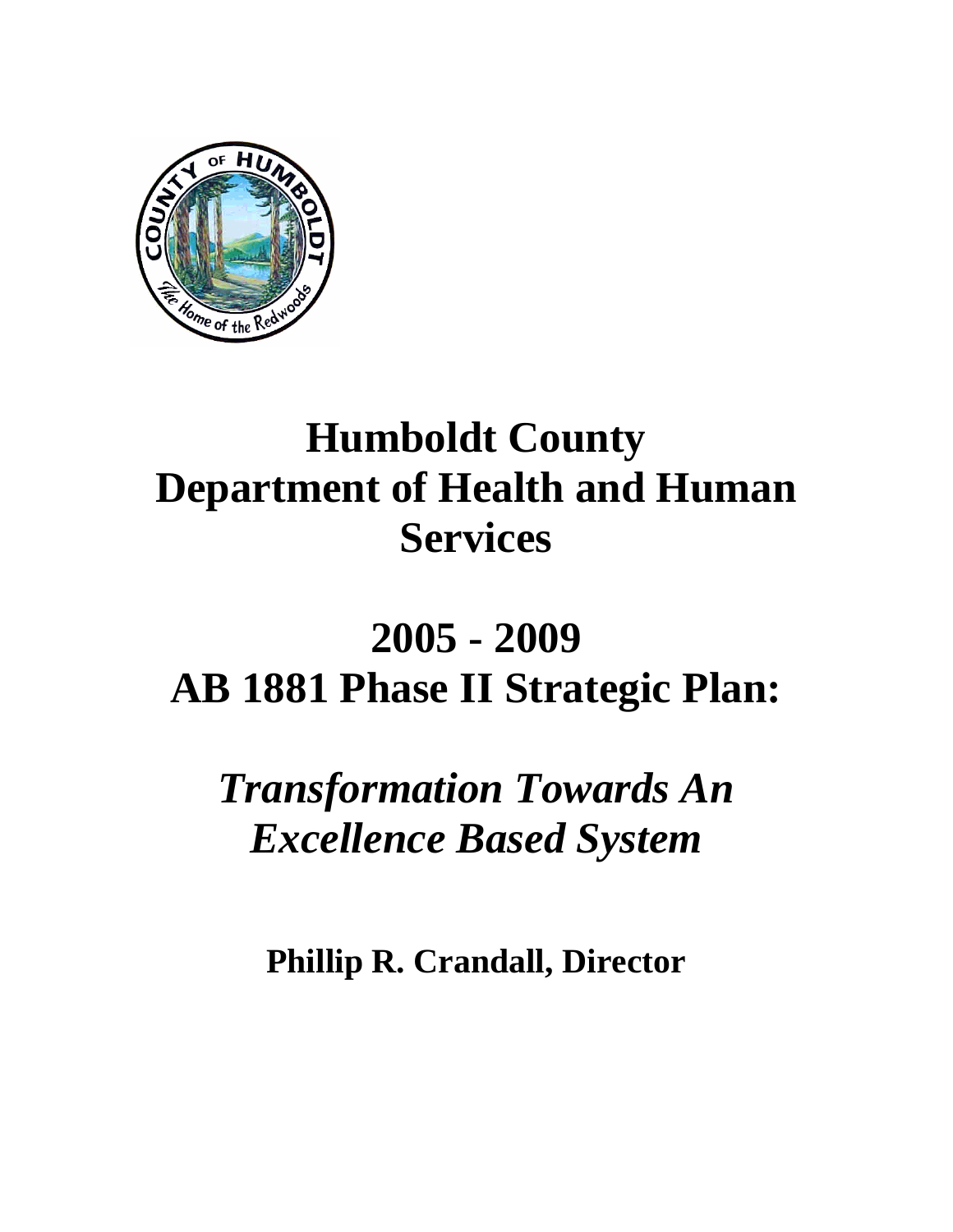#### **Humboldt County Department of Health and Human Services**  *DHHS: Working together for a healthy community*

#### **Vision**

Humboldt County is a nurturing, supportive, healthy environment for its children, families, adults and communities.

#### **Mission Statement**

The Humboldt County Department of Health and Human Services is committed to work in coordination with public and private providers to:

- $\triangleleft$  Improve administrative functioning
- $\triangle$  Improve service coordination and access to improve individual, family and community functioning
- Promote, develop and maintain a continuum of services that encourage prevention and early intervention activities
- $\div$  Link these activities to more intensive services

#### **Operational Principles**

- 1. Branches with interrelated programs for children, families and adults will deliver coordinated, efficient services and maximize the resources available to deliver those services.
- 2. Services will be decentralized in close proximity to clients to the maximum extent feasible.
- 3. The integrity of specialized services will be preserved.
- 4. Services will be tailored to match the multicultural and multilingual diversity of our community and will be developmentally appropriate.
- 5. The partnership between County services and community-based organizations will be strengthened.
- 6. Services will be provided through a system incorporating outcome evaluation to ensure accountability for resource management and adherence to regulatory and statutory compliance.
- 7. All newly identified monies will be reinvested into the health and human service system.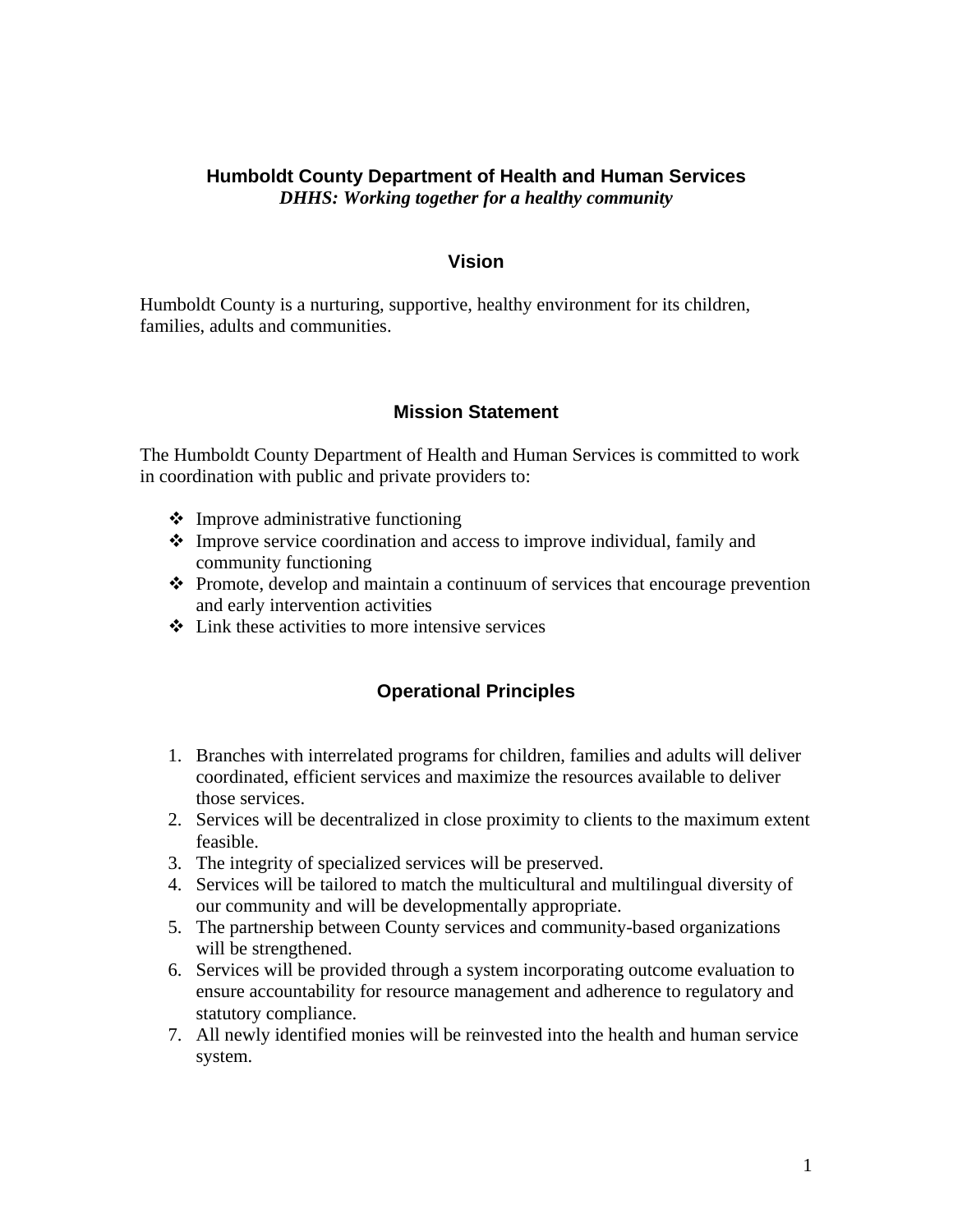# **Humboldt County AB 1881 Phase II Strategic Plan**

#### **Introduction**

Humboldt County began Phase I of this Health and Human Services Agency assisted Integrated Services Initiative in February 1999 through legislation (AB 1259) introduced by Assemblywoman Virginia Strom-Martin. The purpose of AB 1259 was to allow Humboldt County, with the assistance and participation of the appropriate State departments, to implement an integrated and comprehensive County health and human services system. In 2004 AB 1881 (Attachment 1), authored by Assemblywoman Patti Berg, authorized continuation of Humboldt County's transformational work.

Since 1999, Humboldt County has strived to maximize its resources, both fiscal and staffing, towards the "integration" of State Department programs and initiatives, some of which are promising practices towards serving children, families, adults and older adults in the context of their community and culture in a holistic manner.

Towards this goal of "Integration" of programs and State initiatives (e.g. Mental Health Services Act/Child Welfare Services "Redesign"), Humboldt County has worked collaboratively to eliminate barriers that waste not only our local resources but, despite the State intent, may result in less than optimal care related to these vulnerable populations.

Over the past five years, Humboldt County Department of Health and Human Services has demonstrated that through its integrated Health and Human Services delivery structures and processes significantly higher quality, more efficient, effective, holistic and outcome-based practices can be planned, funded and implemented.

# **Organizational Transformation**

In recent years there has been a noted increase in State/Federal Initiatives, legislation and Reports (e.g. Mental Health Services Act/Child Welfare Services Stakeholder Final Report/AB 636/The Presidents New Freedom Initiative, Crossing the Quality Chasm, etc.) related to the need for significant and fundamental changes in Health, Mental Health and Social Services delivery systems. An underlying theme of these various Initiatives/Reports is the need for significant system reform that **transcends simply "improving**" Health and Human Services' services across traditionally separate systems to mutually served clients. An illustrative example of these siloed services across age spans is provided below: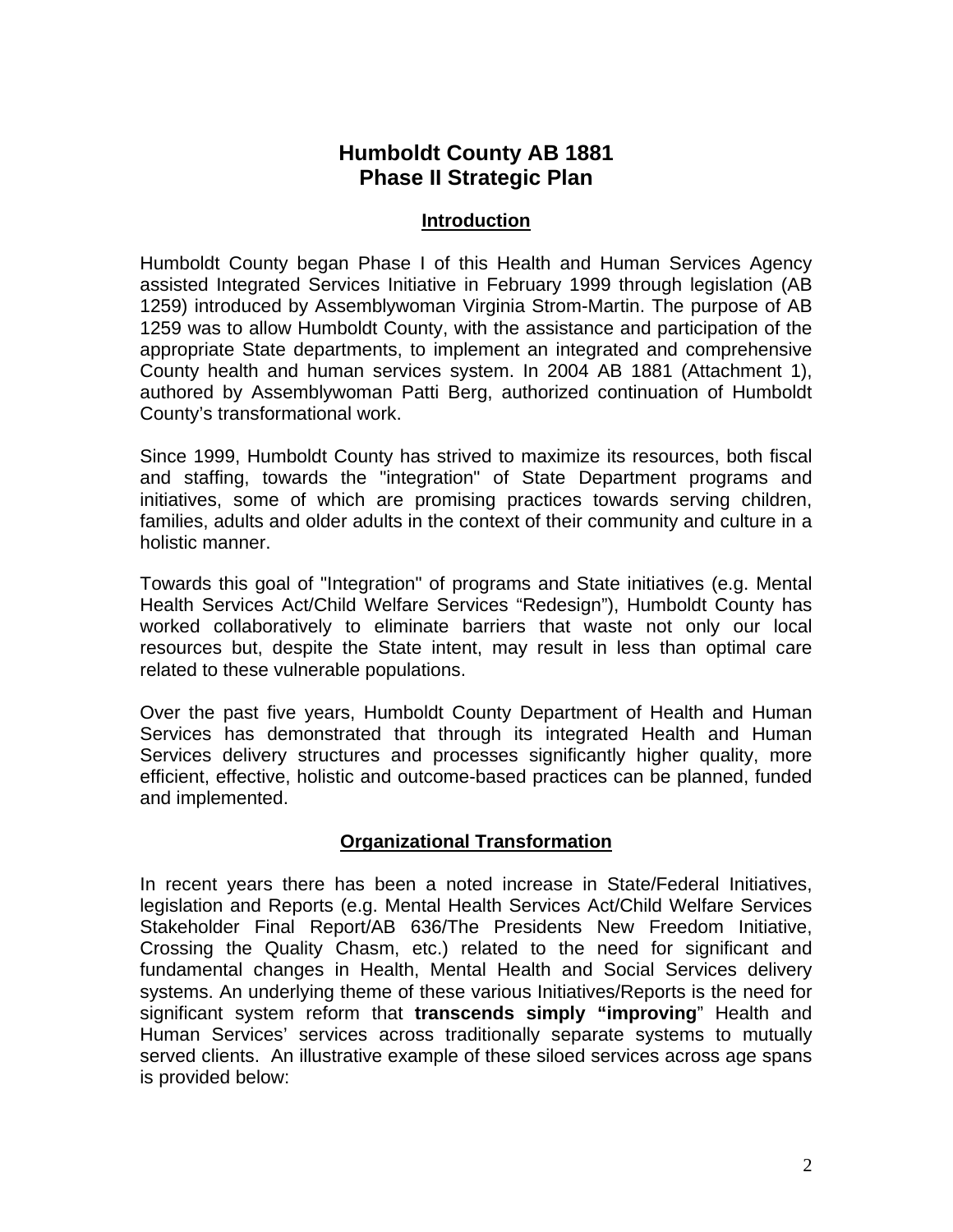

Further, these reform initiatives generally speak to the need to transform Health and Human Services systems in terms of:

- Increased consumer/client and Community stakeholder involvement;
- Increased culturally relevant and inclusive practices;
- Systems delivery based on Evidenced Based Practices;
- Systems delivery based on community values;
- Systems reformation focused on quality improvement and;
- Systems accountability in terms of outcomes linked to improved community health, and/or individual and family recovery and self sufficiency.

**Social Services Program Target Populations**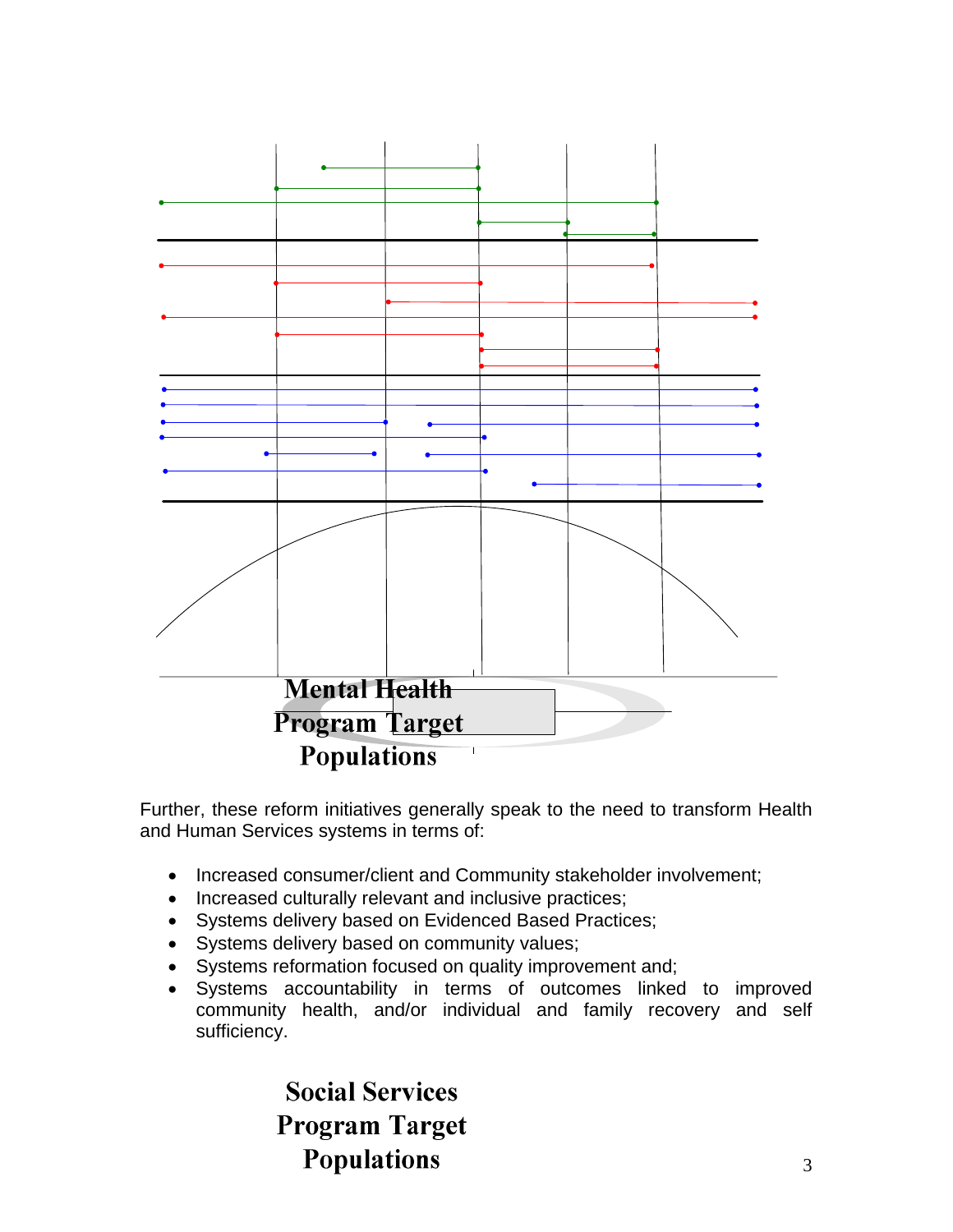Despite these initiatives/recommendations, there does not exist a comprehensive "blueprint" that defines, operationalizes and links Health and Human Services delivery Systems Transformation Initiatives across Federal/State/County Departments and age spans.

Transformation has been defined as more than just reorganizing but a quantum change that reflects a radical redesign and new strategic intent for an organization. Mazade (2005) offers a conceptual attempt to define the conditions for implementing transformation and articulated the following readiness factors:

- Is there sufficient energy to launch and accelerate the change;
- Is there a compelling vision;
- Is there a place in the organization to support the change;
- Is there a process of change management to support the effort.

Humboldt County has all the readiness factors in place or in process and the County's Integrated Initiative efforts over the past five years reflect Humboldt County's developmental attempts to position to establish and operationalize a "road map to transformation" at the County services level.

At the start of AB 1259 implementation in 1999, a core strategy contained in Humboldt County's Phase I Strategic Plan was to conduct an assessment of its multi-departmental organizational structure and reorganize to promote increased efficiency in administration, enhanced integrated service delivery and increased access to funding.

In relation to this organizational restructuring strategy, Humboldt County integrated several Departments (Social Services, Mental Health, Public Health, Employment Training, Veterans Services and Public Guardian) to form the Department of Health and Human Services. This reorganization has been efficient in relation to positioning Humboldt County for AB 1881 systems transformation outcomes. A chart of this redesigned Health and Human Services Organizational Structure is contained below. Again, the structure reflected in the chart has been developed to enhance the integrated administrative and program support structures required to minimize program and State Initiative fragmentation.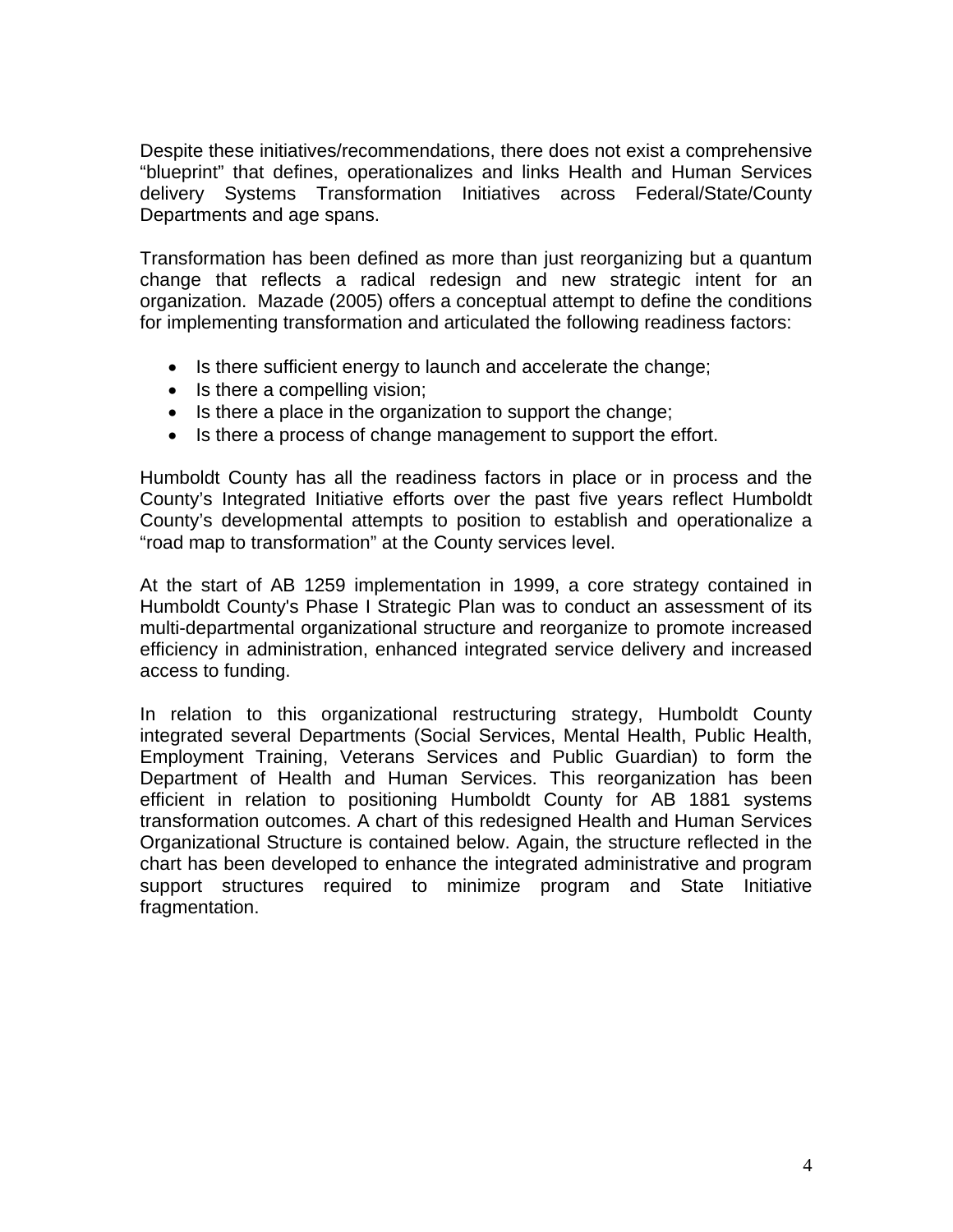

A process flowchart that is descriptive of how Humboldt County Department of Health and Human Services is approaching State Initiative planning and programming from an AB 1881 Integrated Services Initiative perspective is presented below. The flowchart is an example of how planning and programming for children and familie**s involved in** multiple service systems and State Initiatives (e.g. Child Welfare Services Redesign/MHSA) will be **Proemare**d to the extent possible. Leadership Team Leadership Team

 $H$  $\overline{A}$ 

**Client and** Stakeholder

5Office of Consumer and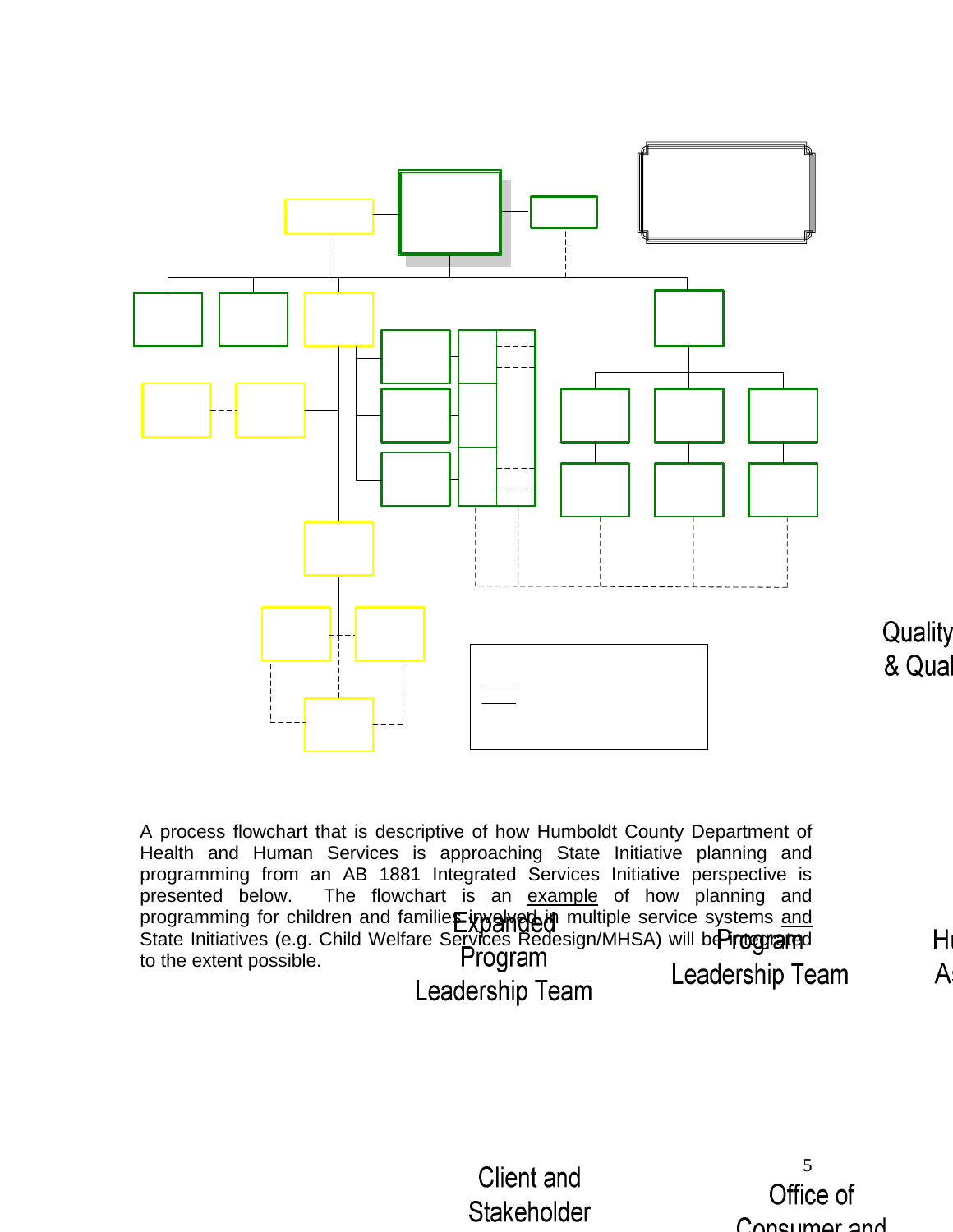

Our Phase I Organizational Consolidation (1999-2004) also focused on integration and co-location of Humboldt County's administrative infrastructure consisting of Information Services, Employee Services, and Financial Services. The Organizational Chart below provides an overview of the functions of each of these consolidated Health and Human Services Divisions:

Çа S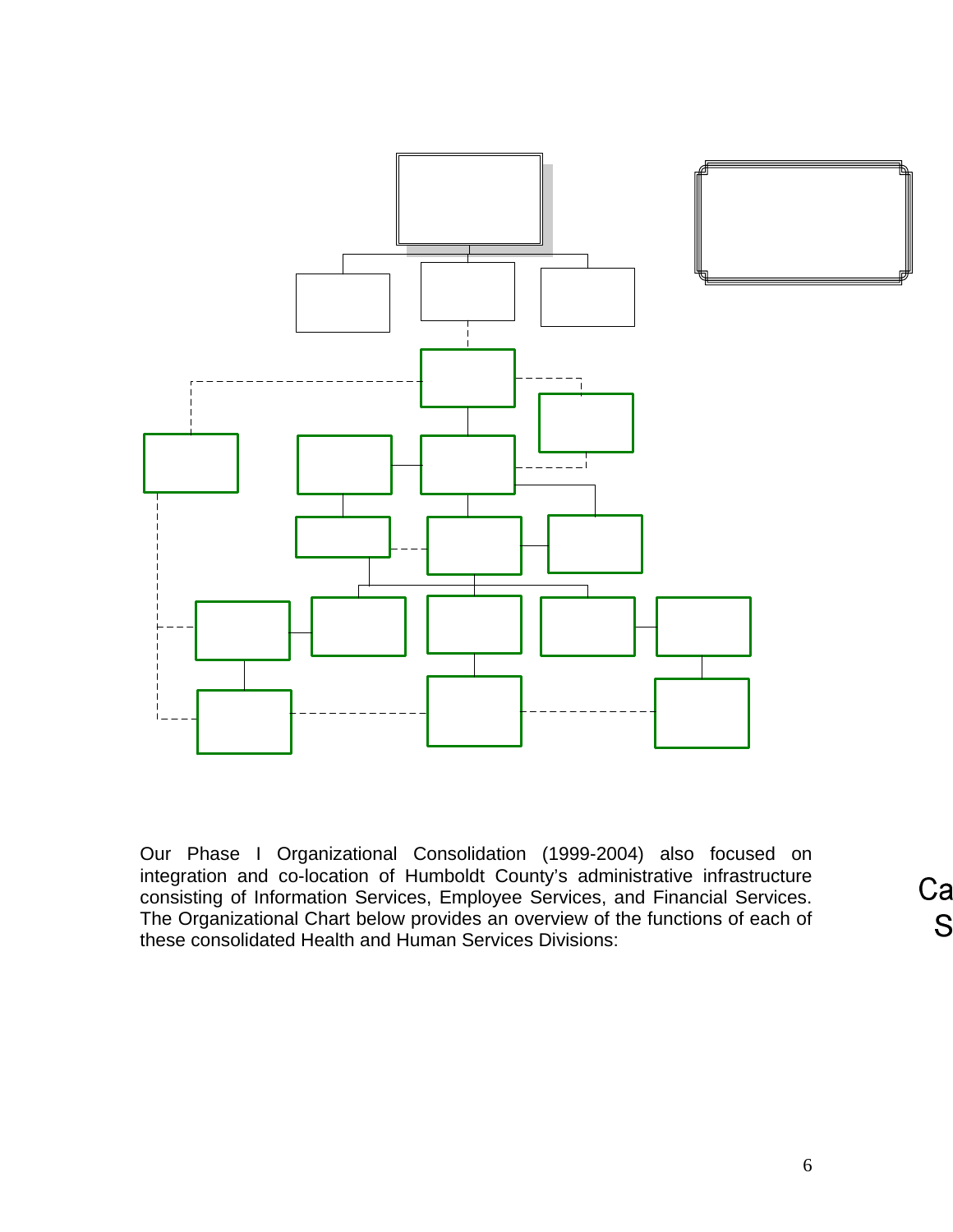

Our Phase II (2005-2009) Organizational efforts "build" on Phase I Organizational restructuring efforts towards increasing the Department's infrastructure needed for the development of Centralized Program Support Structures and processes that are required to support the systemic transformations toward integrated service delivery across the Department's three primary Branches (Mental Health, Social Services, Health) and its Community Stakeholders. These Program Support Structures consist of integrated:

- Quality Assurance and Quality Improvement Support
- Training Support
- Resource Development Support
- Research & Evaluation Support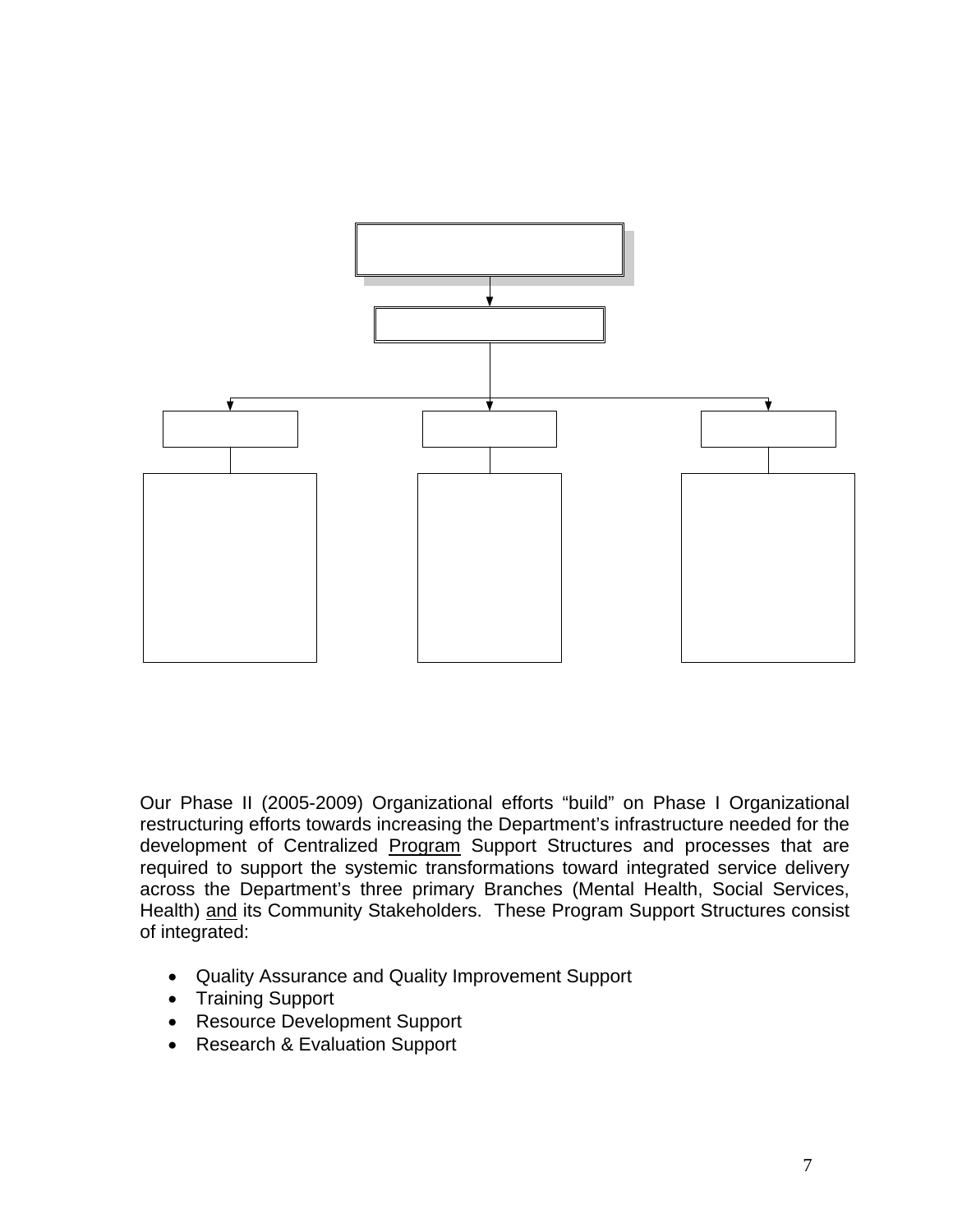# **Humboldt County Comprehensive Service System**

Goal: Develop the capacity to deliver optimal service across systems.

Objective: Develop an infrastructure that assures on going system improvement processes designed to improve access, quality of care and outcomes.

| <b>Humboldt County System Improvement Infrastructure</b>                                                                                                                                                                                                                                                                    |                                                                                                                                                                                                                                                                                                                                   |                                                                                                                                                                                                                                                                                                                                                                                                                                                                                                                                                                                            |
|-----------------------------------------------------------------------------------------------------------------------------------------------------------------------------------------------------------------------------------------------------------------------------------------------------------------------------|-----------------------------------------------------------------------------------------------------------------------------------------------------------------------------------------------------------------------------------------------------------------------------------------------------------------------------------|--------------------------------------------------------------------------------------------------------------------------------------------------------------------------------------------------------------------------------------------------------------------------------------------------------------------------------------------------------------------------------------------------------------------------------------------------------------------------------------------------------------------------------------------------------------------------------------------|
| <b>Research &amp; Evaluation</b><br>Centralized Research and<br><b>Evaluation Resources</b><br>design, collect and analyze<br>data regarding:<br>Access<br>Service Fidelity<br><b>Client Outcomes</b><br>• Program Outcomes<br>Research literature for<br>practices responsive to<br>Research and<br>Evaluation<br>findings | Implementation<br><b>Implementation Resources:</b><br>Design New Service<br>٠<br><b>Implementation Projects</b><br>• Provide Oversight/<br><b>Consultation to New</b><br>Service Implementation<br>Projects<br>• Transition Service/Program<br>Training to Centralized<br>Training Resources upon<br>completion of implementation | <b>Training</b><br>Centralized Training Resources provide:<br>A) Core training to all system staff in such topics as:<br>Humboldt Co System<br>٠<br><b>EBP</b> Intro<br>$\bullet$<br>Other broad initiatives<br>$\bullet$<br>Ongoing Service/ Program Training in such topics as:<br>B)<br><b>Aggression Replacement Training</b><br>٠<br>Others<br>٠<br>C) Management of Outsourced Training for Services/Programs<br>such as:<br>Incredible Years<br>$\bullet$<br><b>Functional Family Therapy</b><br>$\bullet$<br>Parent-Child Interaction Training<br>$\bullet$<br>Others<br>$\bullet$ |
| <b>Administrative Oversight</b><br>• Links all centers and has decision making responsibilities                                                                                                                                                                                                                             |                                                                                                                                                                                                                                                                                                                                   |                                                                                                                                                                                                                                                                                                                                                                                                                                                                                                                                                                                            |
| <b>Stakeholders</b><br>Agency managers, agency line staff, consumers, and family members contribute to administrative oversight                                                                                                                                                                                             |                                                                                                                                                                                                                                                                                                                                   |                                                                                                                                                                                                                                                                                                                                                                                                                                                                                                                                                                                            |

In addition to the above structures, interrelated and dynamic processes that link these Program Support Divisions across the Branches have been designed and piloted with California Institute for Mental Health assistance. These processes are a unique approach in terms of our organizational transformational work and represent Humboldt County's developmental efforts towards the identification of interrelated systematic government sector "Rapid Cycle" processes required to initiate Evidence Based Practice program changes needed to ultimately transform Health and Human Services delivery systems. A flow chart outlining these processes is contained below: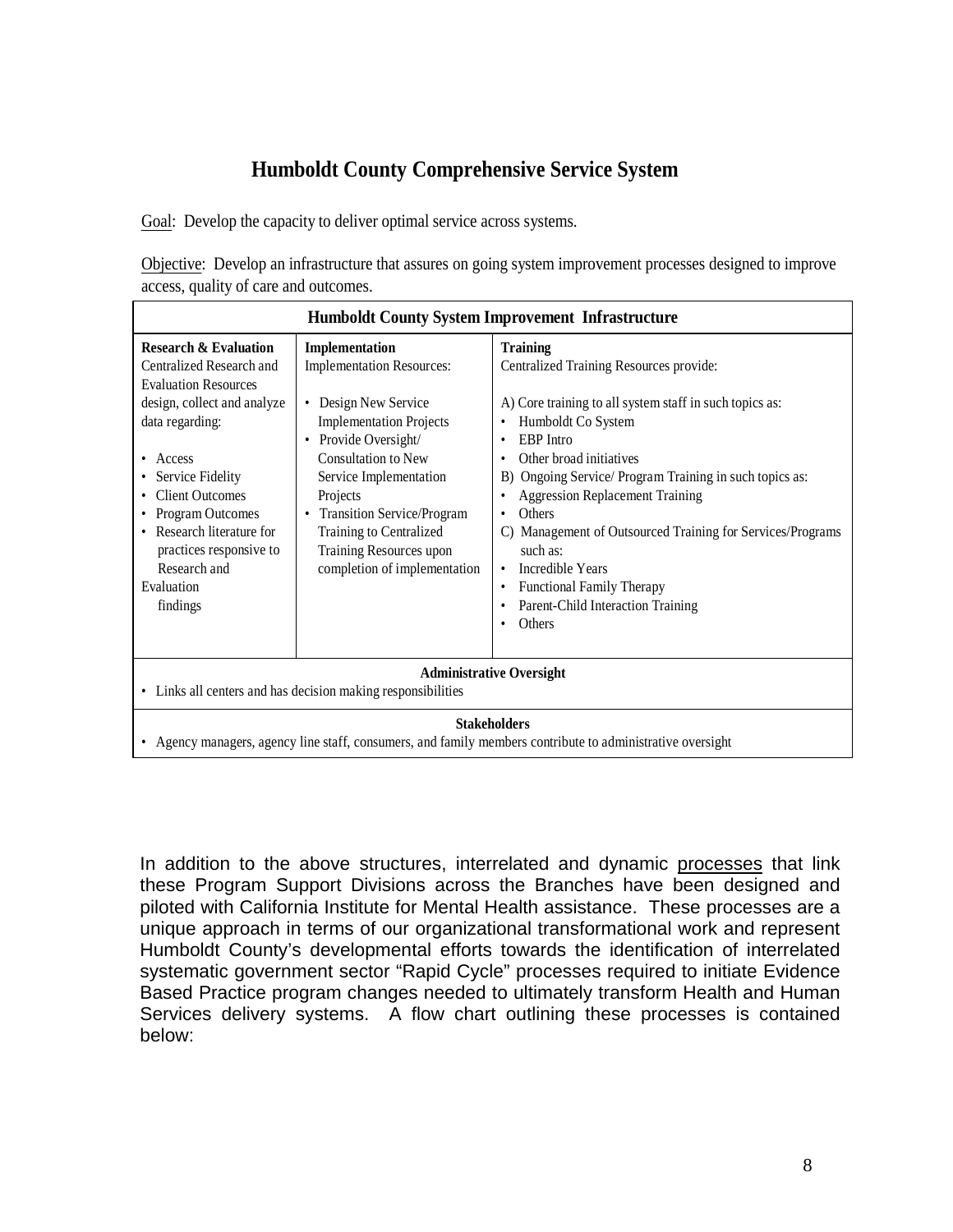

#### **Evidenced Based Practices**

The above "Rapid Cycle" process, while still experimental in design, has evolved in relation to the need to transport and launch Evidence Based Practice Models as part of Humboldt County's service integration efforts. The six initial Evidence Based Practices currently targeted as part of our Phase II (2005) efforts to develop cross departmental services are listed below:

- 1. **Multidimensional Treatment Foster Care** (MTFC) a foster care placement and after care program for youth ages 12-18, chronic juyenile offenders extending 6 months for placement and up to 12 months  $\mathbf{\mathbf{\hat{w}}}$  ports  $\mathbf{\mathbf{\hat{L}it}}$ care services; Recomm
- 2. **Incredible Years** (IY) parenting treatment and prevention program for parents with children ages 2-12 who exhibit conduct or behavior problems;

Collects, Analyze Implementati

 $C$ 

9

Accione Practices for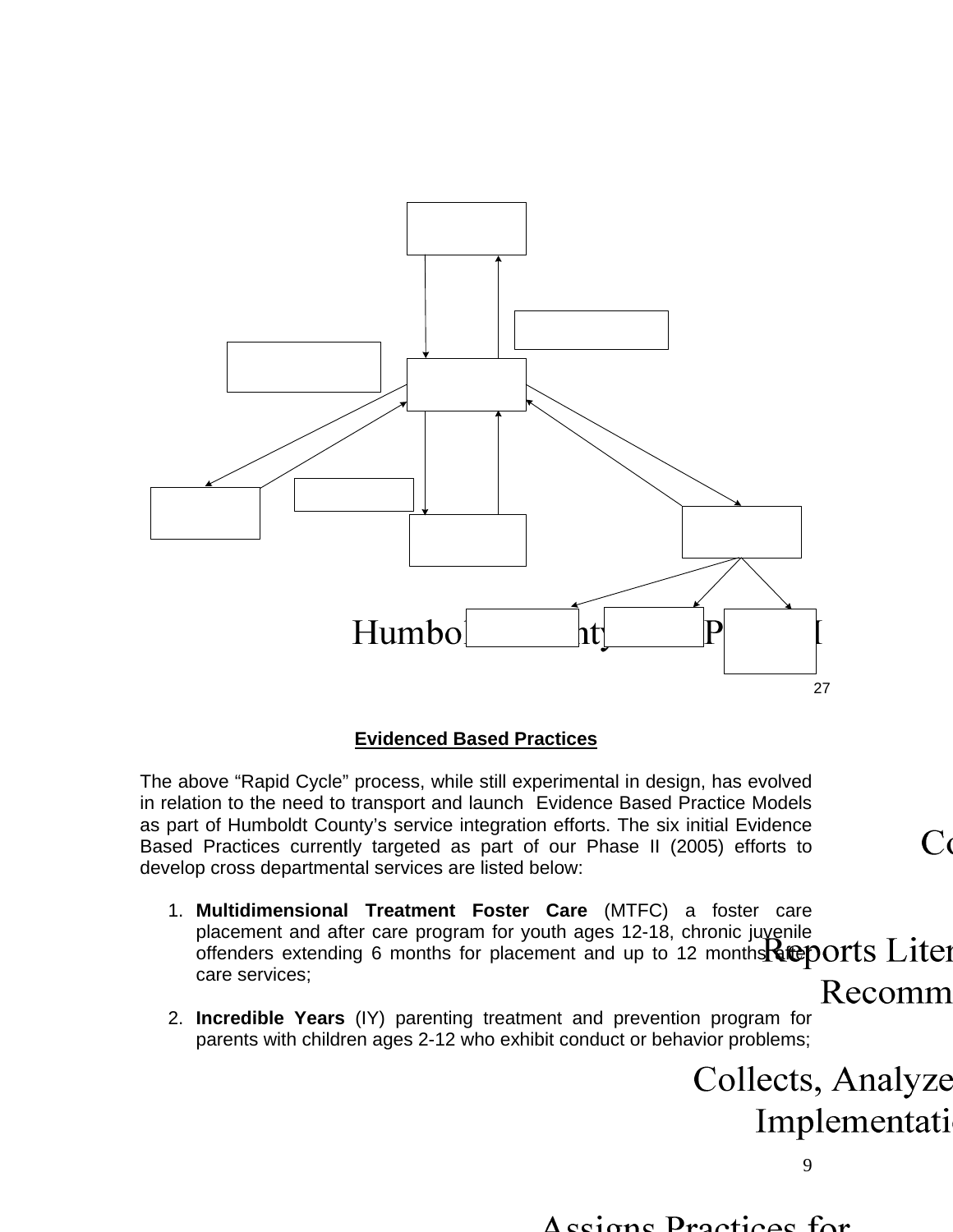- 3. **Functional Family Therapy** (FFT) family treatment for youth ages 11-18 who are at risk and/or presenting with delinquency violence, substance abuse, conduct behavior problems and family conflict;
- 4. **Aggression Replacement Therapy** (ART) for adolescent youth who show or are at risk of aggressive behavior;
- 5. **Family to Family** developing family resources and *Team Decision Making*  models for families whose children are in or at risk of out-of-home placement; and
- 6. **Parent Child Interaction Therapy** (PCIT) intensive treatment designed to work with parents and children together and teach parents skills necessary to manage their children's behavioral problems ages 2-7.

Humboldt County Health and Human Services is committed to using evidencebased practices in all prevention, early intervention and treatment strategies. This long-term strategic decision will permeate all aspects of County agency activity, and extend to community partners in the future. Evidence-based practices are viewed as a foundation for successful community and family interventions.

# **Office of Consumer and Cultural Diversity**

An additional program support structure to be developed that is envisioned to enhance the potential for the transformation of programs and services is an Office of Consumer and Cultural Diversity. It is anticipated that this additional structure will facilitate the scope and depth of change required to develop a significant organizational restructuring capacity across the three Branches (Mental Health / Social Services / Public Health) in terms of consumer and culturally diverse stakeholders inclusion in Health and Human Services policy, planning and programs.

Transformation requires new ways of serving our Communities and Humboldt County continues to seriously engage in this process through integrative Health and Human Services program delivery in its AB 1881 Phase II Strategic Plan.

#### **Phase II Space Plan**

In addition to the above Program Support Structures and "Rapid Cycle" processes currently under development with assistance from the California Institute of Mental Health, the Department has developed a long term Strategic Space Plan. This plan, developed over a three year period, maps out the intent of the Department in terms of facility planning for integrated services delivery.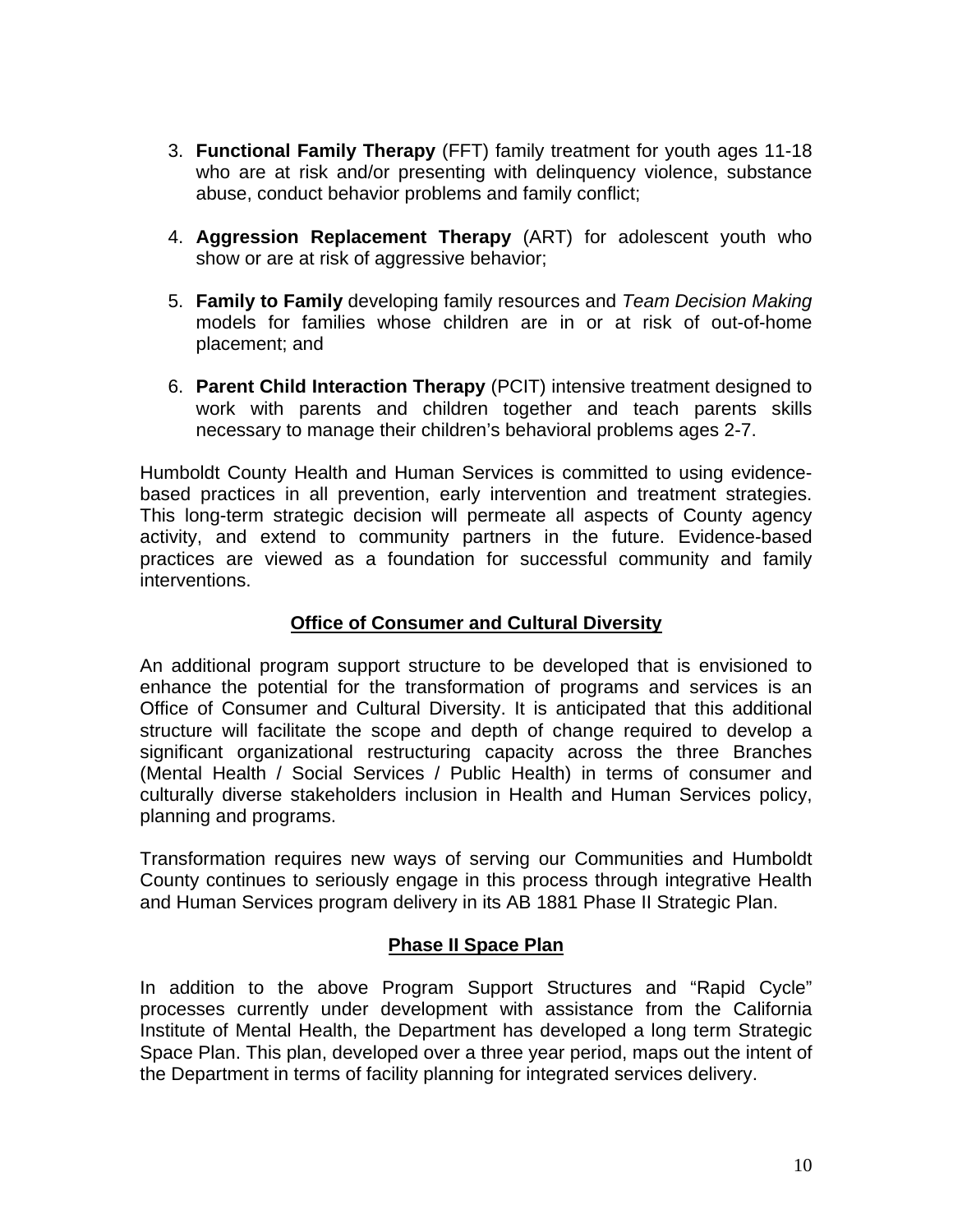The Department is pursuing a two pronged approach towards maximizing program integration and ultimately, service transformation which involves centralization of administrative and program support services as well as colocations of major Branch Services where appropriate; and co-located decentralized services in partnership with Community Stakeholders in a developmental approach towards service delivery transformation.

#### **The following text outlines the planned program co locations inclusive of the cross-Branch services and / or Divisions:**

- Prevention Services: This project will co-locate Health Education programs, Alcohol and Other Drug Prevention programs, and other DHHS prevention services as well as provide space for community education and training activities.
- Older and Dependant Adult Services: Some of DHHS's programs serving older and dependent adults are currently co-located including Adult Protective Services, In Home Supportive Services, the Public Authority, the Caregiver Registry operated by the Area 1 Agency on Aging, Public Health Nursing and the Older Adult Mental Health program. Additional space is required and is being sought in order to expand some of the current service capacity as well as to bring in additional relevant programs such as the Public Guardians Office and Veterans Services.
- Child and Family Services: A cornerstone of DHHS's integration efforts is a planned Children and Families facility. DHHS branch programs serving children and their families would be co-located in a new space which will also include facilities for Community Resource Center activities and child care. While still in the planning stages this facility would bring together programs and services associated with Child Welfare Services; Children's Mental Health Services; Adolescent Alcohol and Drug Treatment; Healthy Moms Treatment Program; the Family Intervention Team; and programs serving children and families under the Maternal Child Health Division of the Public Health Branch as well as the Women Infants & Children Nutrition Program, the Alternative Response Team and Adolescent Family Life Program.
- Adult Services: The Department's Social Services Branch Koster Campus is being planned for the co-location of services serving mainly adults. This will take place over time as space becomes available as social services programs are relocated to the new sites above. Planned for location at the Koster Campus are Social Services programs such as eligibility programs, CalWORKS, Welfare to Work, Employment Training, General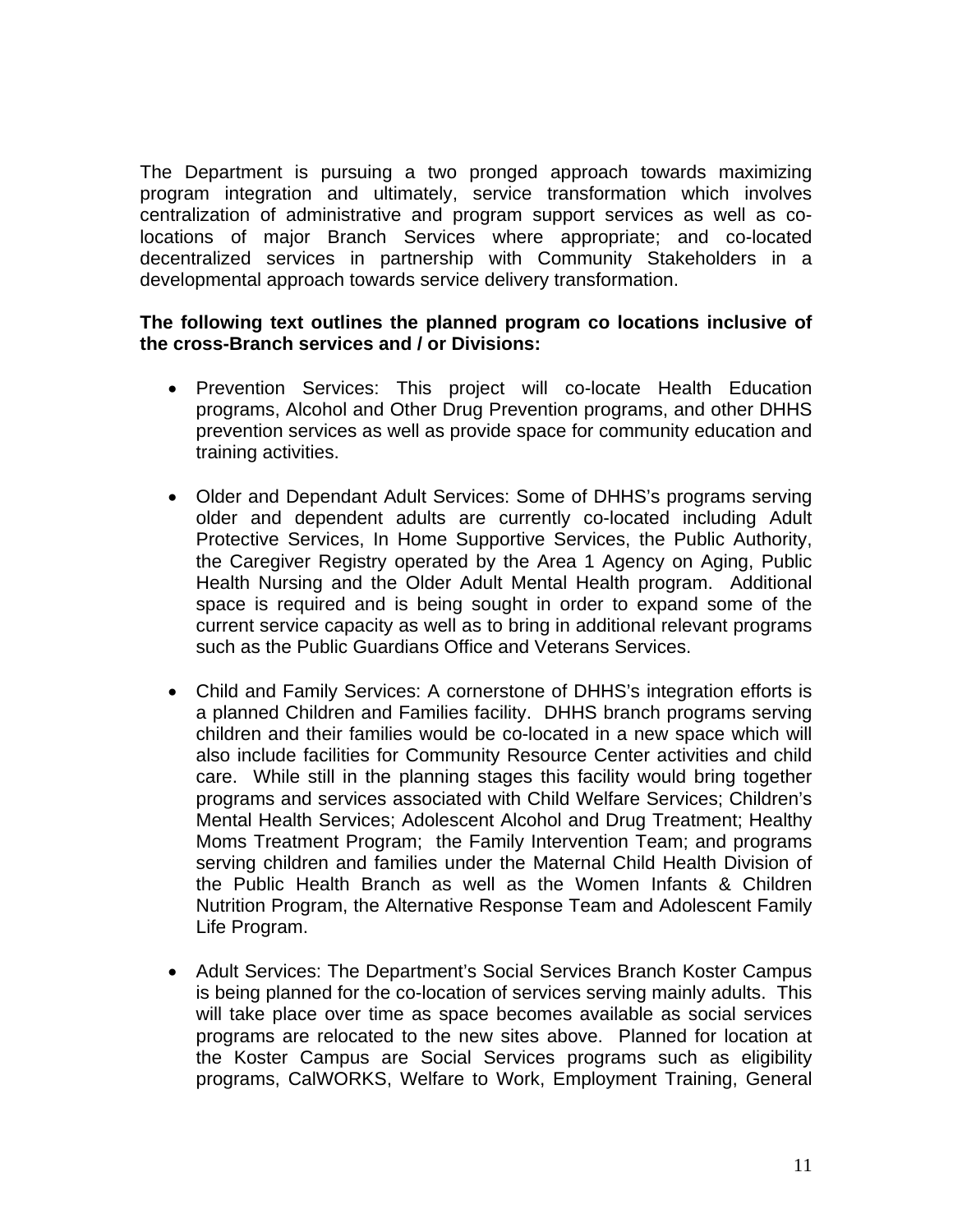Relief, Fair Hearings and Special Investigations; Adult Mental Health and Alcohol and Drug outpatient services; and the AB 2034 Homeless Program.

• 24 Hour Services: Psychiatric emergency and 24 hour hospital services would remain at the current location at the Clark Complex. Added to those services would be a cross branch call center consolidating emergency on-call needs.

**The Service "decentralization" process is a Phase II Strategy that is in many ways more complex than Departmental co-location as it involves not only new and diverse community entity partnerships (e.g. Community Resource Centers/First Five Commission/Community Stakeholder Collaboratives etc.) but a potentially fundamental shift in approaching Community Health issues.** 

While not an inclusive list, the following issues will need to be strategically addressed for a successful transformational approach to Health and Human Services delivery:

- Conceptual understanding and alignment of Health and Human Services and Community entities in terms of the Department's Phase II Strategic Plan intent as well as each entities values and missions;
- Developmental readiness of the entities in terms of infrastructure, staffing, and strength based approaches capacity;
- The ability of the entities to articulate how this decentralized partnership "process" will specifically increase community capacity to strengthen families, improve safety of children, adults and older adults inclusive of the concepts of recovery and self sufficiency:
- Related to the above, the capacity of the entities to train, implement and evaluate Evidence Based Practice approaches and services consistent with the Department's Phase II Strategic Plan intent for accountability and quality improvement;
- The ability of the entities to articulate the processes and methods of linking with and serving diverse ethnic and cultural populations within their geographic catchment areas;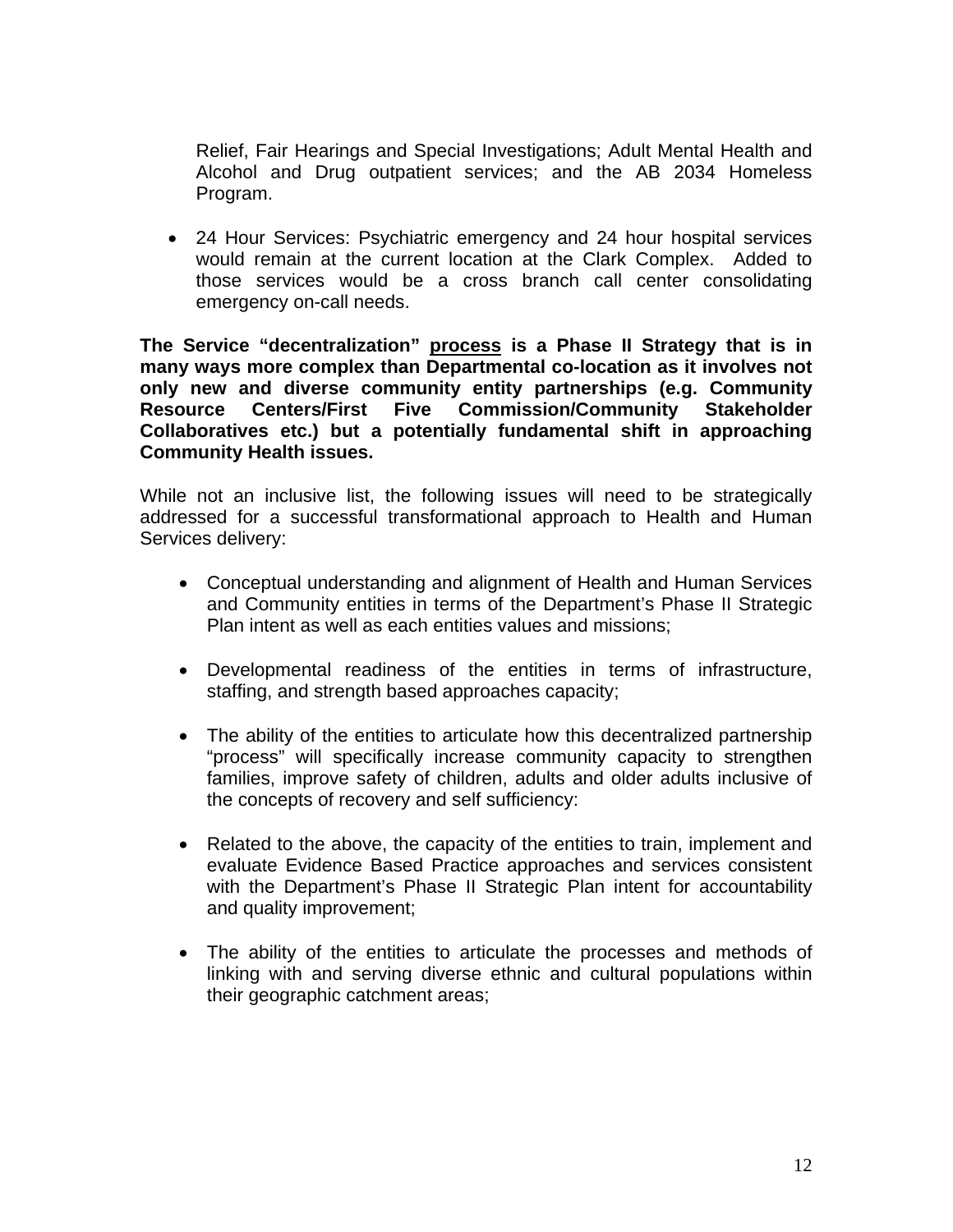• The ability of entities to develop multiyear strategic plans that clearly link to Health and Human Services involved State Initiatives (e.g. Mental Health Services Act/Child Welfare Services Improvement Activities) in terms of serving cross age populations as well as "Differential Response Tracks" (e.g. prevention and secondary intervention) from holistic and integrated approaches consistent with Health and Human Services and Community values.

It is the intent of Department of Health and Human Services to, within the parameters above, continue this decentralization discussion with Community Stakeholders as part of its Phase II Strategic Plan within the existing resources of the Department and through new Philanthropic or State resources when available.

# **AB 1881 Phase II Overall Challenges and Strategies**

# *Challenges*

The Department is clear that its Phase II goals encompasses developmental and complex transformational work that in many instances will require gradual and systematic change over the next decade.

In addition, the Department understands the current County system program and planning responses required to implement various State Initiatives inclusive of (but not limited to) the Mental Health Services Act and Child Welfare Services Redesign.

The challenge before the Humboldt County Department of Health and Human Services is to develop and fund transition strategies towards services and structures that "accommodate" the Initiative or System Improvement Plans intents in the short term while concurrently continuing the Phase II organizational restructuring required for full systems transformation.

#### *Strategies (to address Challenges)*

With Health and Human Services Agency, State Department, Philanthropic Support and Technical Assistance provided by California Institute for Mental Health, Child and Family Policy Institute of California and to be determined Consultants:

1. Design, implement and fund the core Transformational Organizational Program Support Structure(s) and Rapid Cycle Processes required to facilitate Phase II of Humboldt County's AB 1881 Integrated Services.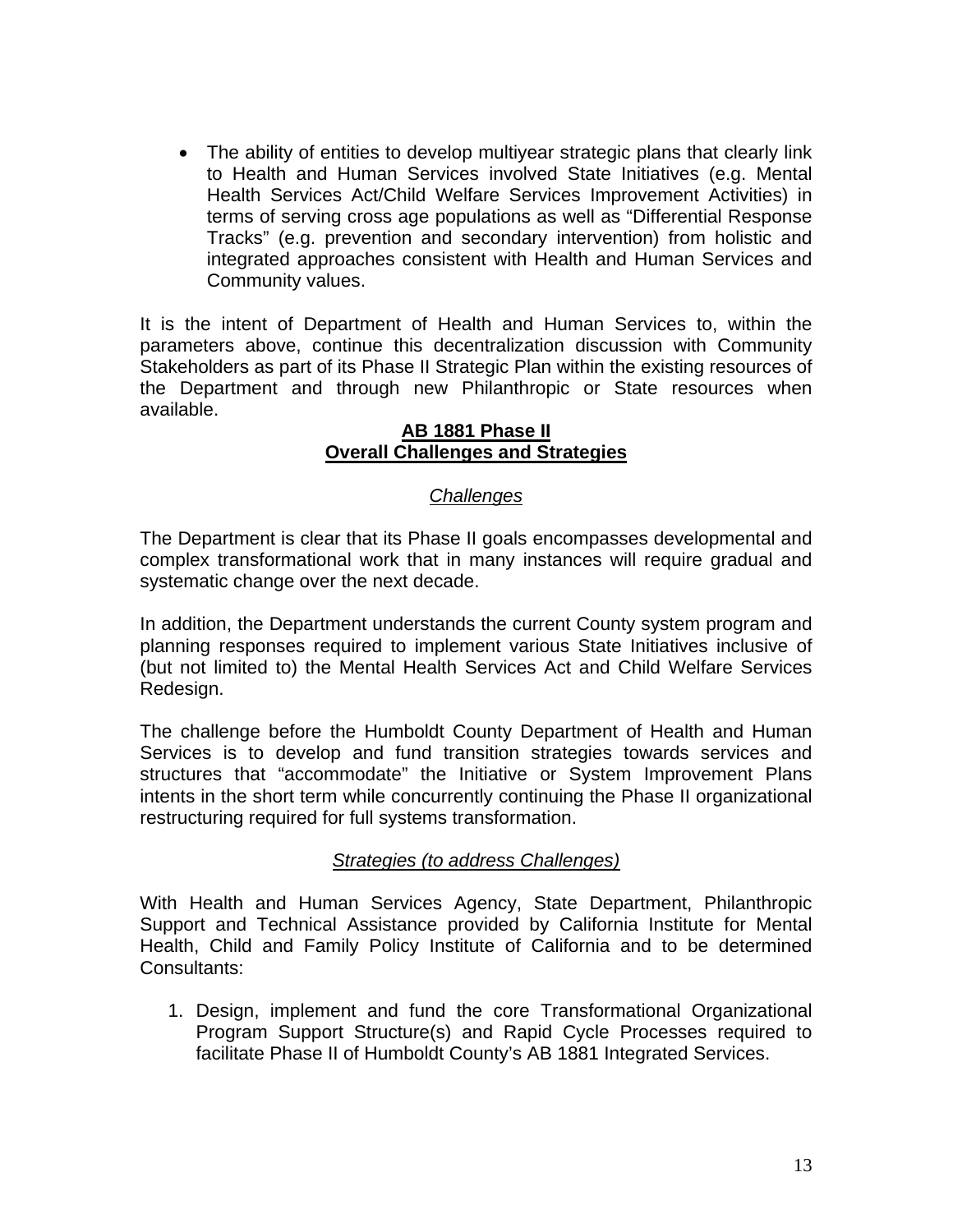2. Work to insure that Humboldt County's implementation of State Initiatives (and System Improvement Plans) utilize transformational service designs that are consistent with the intent of Humboldt County's AB 1881 Phase II efforts in terms of Organizational Integration and cross system Strategic Plan Goals.

#### *Historical Review – Phase I Humboldt County AB 1259 Goals (1999-2004)*

In 1999, Humboldt County established the following ten goals in its Phase I implementation of AB 1259:

- 1. Establish Community Resource Centers.
- 2. Establish and implement a unified County "single intake" and service plan (with technical assistance from Department of Health and Human Services and involved State Departments).
- 3. Increase the ability to fund sustainable services to Seriously Emotionally Disturbed (SED) minors and adults in locked Correctional settings.
- 4. Increase the Mental Health Alcohol and Other Drug Services to "working poor" families through increased access to Healthy Families Initiative benefits.
- 5. Develop (with technical assistance from Department of Health and Human Services and involved State Departments) a consolidated outcomes package for all State and Federal funded initiatives.
- 6. Develop and implement a consolidated SB 933 foster care placement review ability.
- 7. Increase funding access to Title XIX and Title IV-E for eligible services provided by Mental Health professionals, Probation Officers and Social Workers.
- 8. Develop a "consolidated" Title IV-E Training Plan package.
- 9. Increase linkages and explore enhanced funding strategies and services to needy families as defined in TANF.
- 10. Increase linkages and explore enhanced funding strategies for in-home supportive services to the elderly and disabled.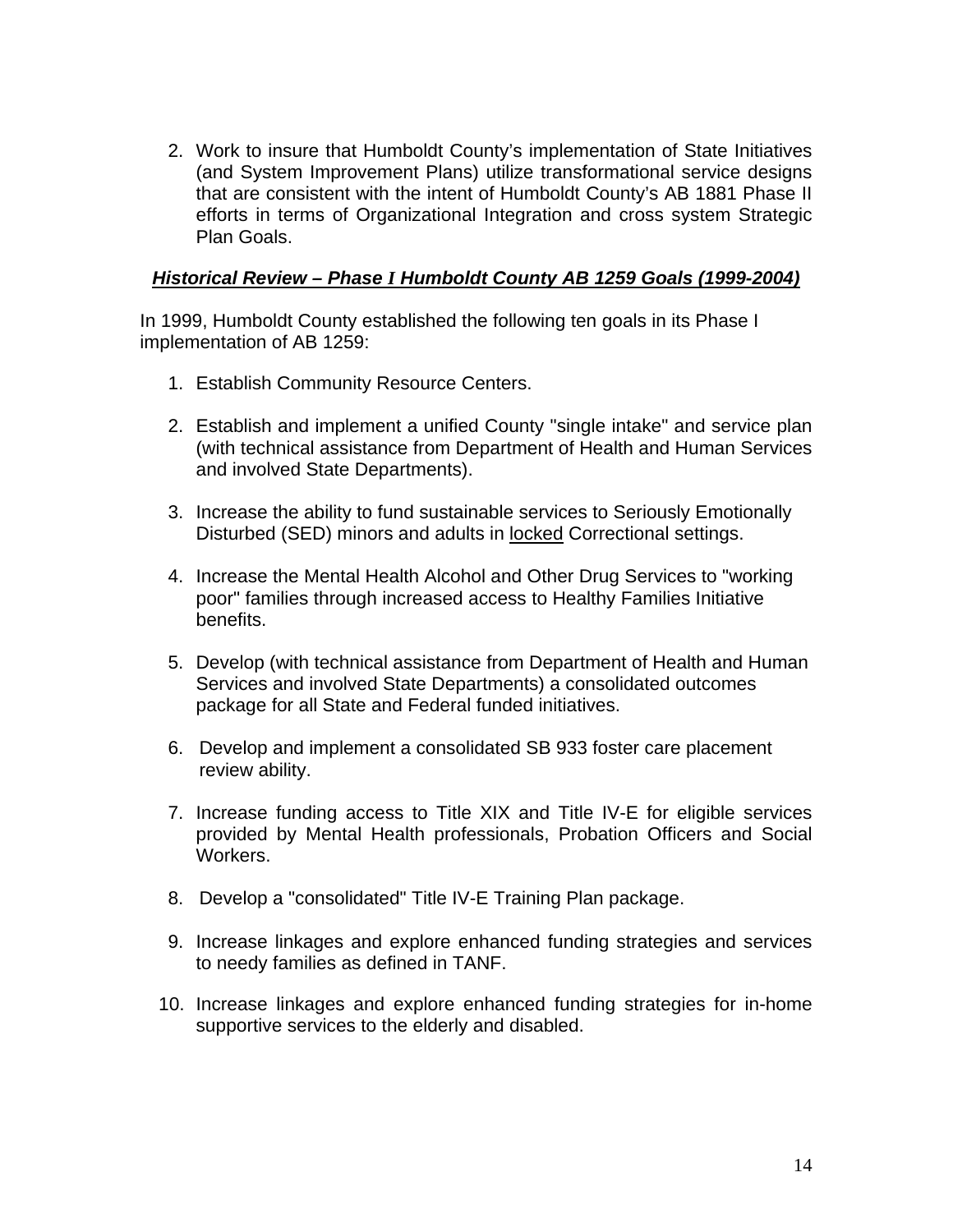#### **Between 1999-2004, progress was made on seven of these goals as described below.**

#### *(Goal #1) Establish Community Resource Centers.*

In collaboration with Humboldt County's First Five Commission, six Family Resource Centers were funded and are progressing well into early implementation phases. The Department of Health and Human Services has an established Family Resource Center "Liaison" Team to improve the communication between County Health and Human Services and Community collaboratives in relation to improving access to services and building community capacity to develop prevention and early intervention services.

The activities of the Family Resource Center team within the Department of Health and Human Services has been a powerful tool that is increasing the fundamental understanding within the Department of the value and opportunity inherent in working with communities to address local concerns.

# *(Goal #3) Increase the ability to fund sustainable services to Seriously Emotionally Disturbed (SED) minors and adults in locked Correctional settings.*

As a result of AB 1259, Humboldt County has achieved significant progress in relation to increasing sustainable funding to minor and adult populations in locked settings. This was achieved through the development of an AB 1259 Negotiated Agreement (NA) with the State HHSA and involved the collaboration of the California Department of Social Services (CDSS) and the State Department of Mental Health (SDMH).

Specifically, through the NA, SB 163 Wraparound funding was made available to provide strength based Mental Health and Alcohol and Drug treatment to minors placed in Humboldt County's New Horizons Regional Facility, ensuring consistent and expanded services to this population and allowing for the County's limited Realignment funds to be dedicated to the adult incarcerated population.

# *(Goal #6) Develop and implement a consolidated SB 933 foster care placement review ability.*

Again, as a result of AB 1259, the NA clarified the process by which Humboldt County could establish an integrated placement team to ensure that enhanced foster care placement, placement review/visitation and re-integration could occur. The establishment of this co-located and fully staffed team from Health and Human Services (Mental Health and Social Services Branches), Probation, Humboldt County Office of Education and other cooperating entities has enhanced care and funding for high risk Wards, Dependents and SED minors at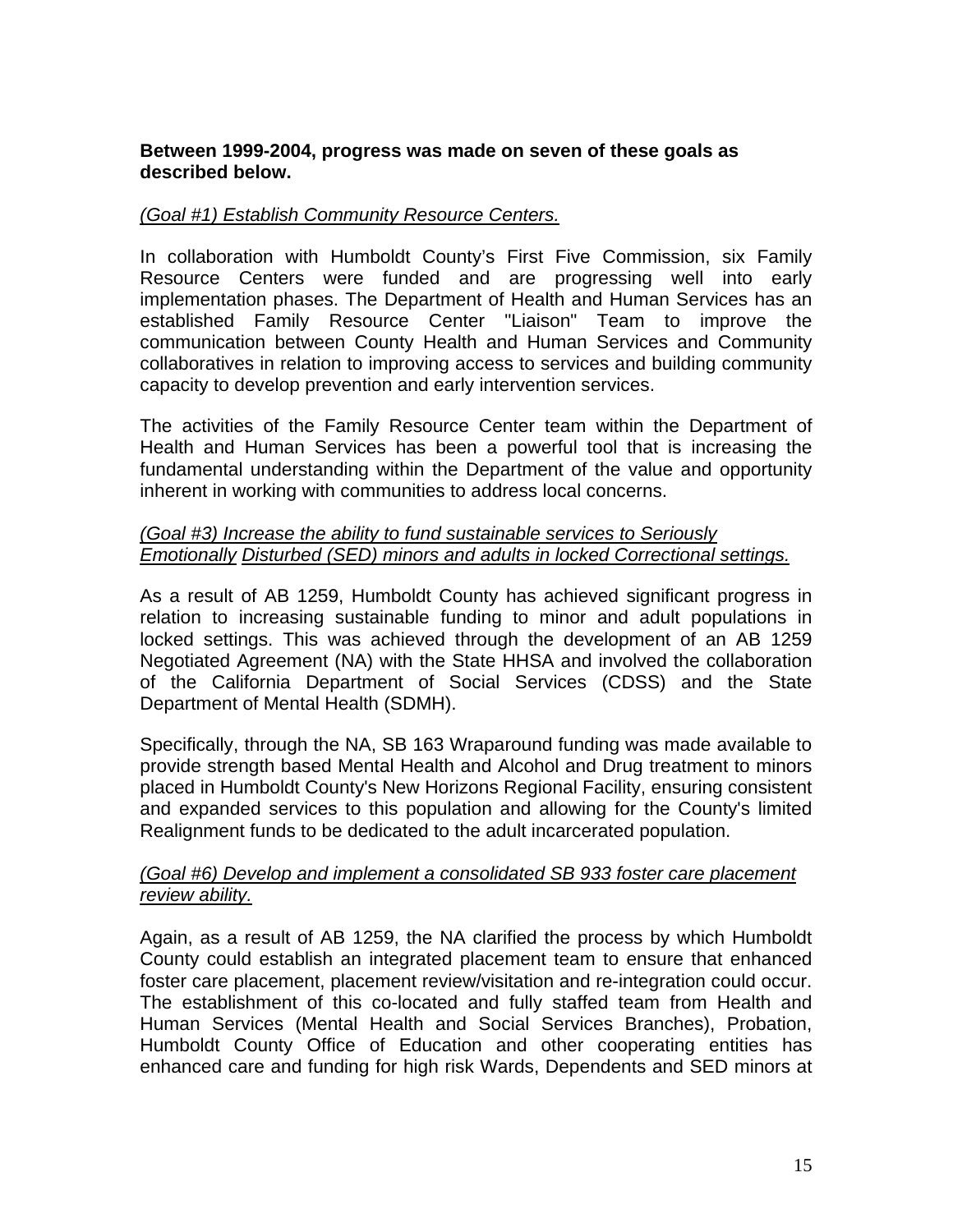a level that meets or exceeds the requirements of SB 933 visitation legislative mandates. Further, this AB 1259 integrated approach to Foster Care placement and oversight has significant service integration and cost efficiency implications for all California Counties, is a cornerstone for Humboldt County's Child Welfare Services (CWS) Redesign strategies, and is available to other Counties for replication.

#### *(Goal #7) Increase funding access to Title XIX and Title IV-E for eligible services provided by Mental Health professionals, Probation Officers and Social Workers.*

In relation to AB 1259, the State Health and Human Services Agency provided access to planning meetings with various State departments in order to facilitate accomplishment of Humboldt County's goals. Enhanced and sustainable funding for these populations was a goal that required collaboration and consultation with CDSS and SDMH. Through this AB 1259 process, Federal Financial Participation revenue enhancement through Title XIX/EPSDT was obtained in relation to services provided by Probation and Social Services. While the premise was a derivation of an urban mode1 (i.e. the establishment of Organizational Provider Networks), Humboldt County's approach consisted of establishing the conditions under which the Probation Department and Social Services Branch of the Department of Health and Human Services could access this entitlement consistent with the services being within Title XIX's scope, and being provided to eligible populations by eligible providers. The CDSS/SDMH meetings resulted in the Probation Department becoming an Organizational Provider in Humboldt County's Mental Health Branch network and the Social Services Branch claiming directly through Mental Health as a Branch under our consolidated Health and Human Services "umbrella agency". The State Department meeting process also articulated the "mechanics" of these approaches to ensure compliance with regulations pertaining to these services.

#### *(Goal #8) Develop a "consolidated" Title IV-E Training Plan package.*

Through targeted technical assistance by CDSS, the conditions under which cross branch and interdepartmental training could be partially reimbursed under Title IV-E were accomplished. As a result, Humboldt County Department of Health and Human Services has developed protocols that establish the methods to claim to this revenue source for previously unreimbursed staff and community trainings. This cross departmental training is essential to enhancing the quality of services to our mutual target populations and provides a mechanism for strengthening collaboration through mutual education and other group "process related" benefits.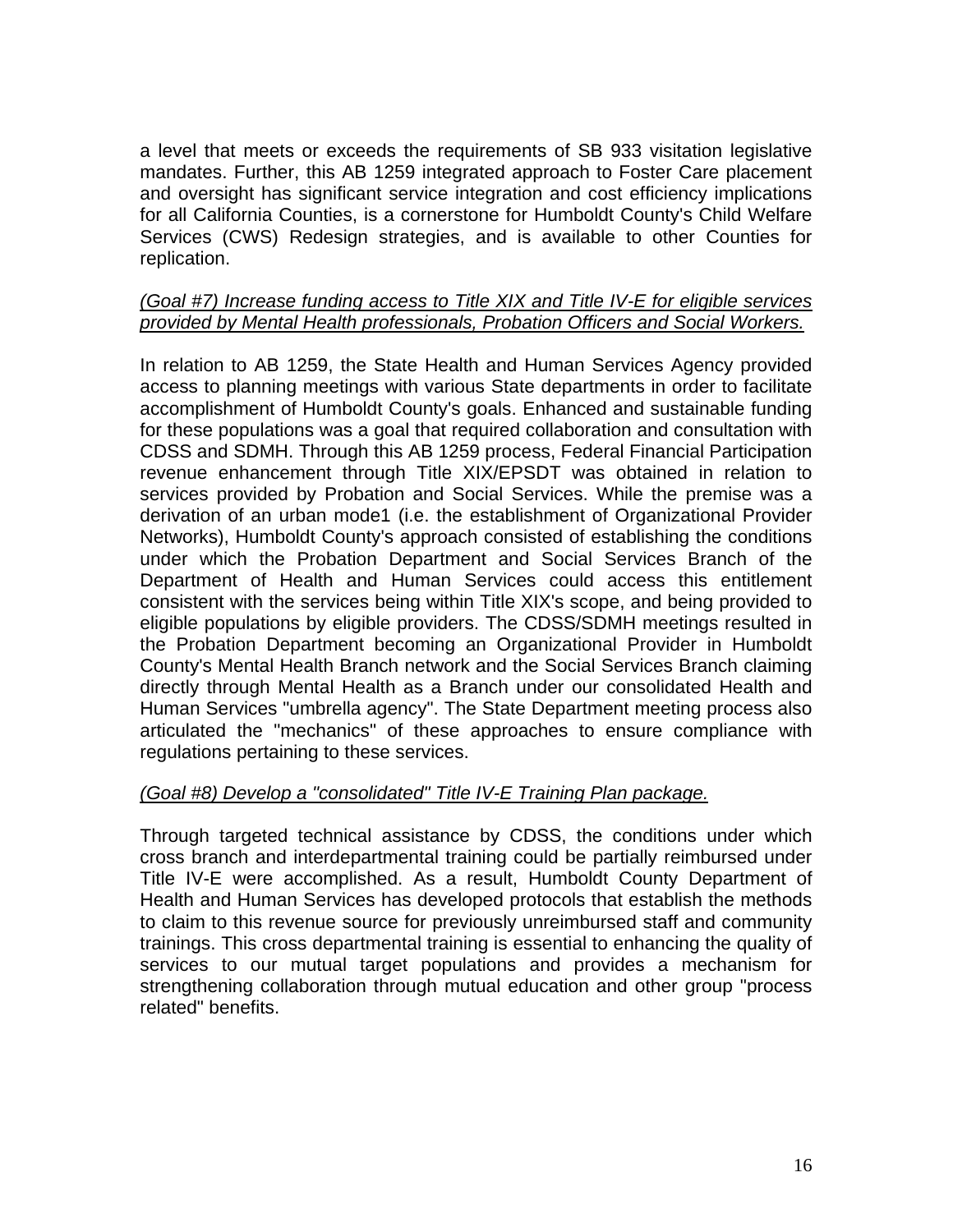*(Goal #9) Increase linkages and explore enhanced funding strategies and services to needy families as defined in Temporary Assistance for Needy Families (TANF).*

While a broad and complex goal, the AB 1259 Organizational consolidation, the cross training and inter Branch education related to enhancing understanding of each Branch's (Mental Health, Social Services and Public Health) services, target populations, and revenue streams have resulted in many cross Branch linkages and enhanced services to the TANF population. This has resulted in more efficient use of and increased claims relating to Mental Health/Public Health/Social Services Allocations that serve TANF eligible families and children. In addition, the linkage has been established between TANF and Workforce Investment Act (WIA) eligible populations and has resulted in a planned colocation of various "work related" programs including Social Services' Welfare to Work/CalWORKs programs, Mental Health's Barriers to Employment programs and previously "unlinked" Employment Training programs that serve mutual target population families and high risk or out of school youth.

# *(Goal #10) Increase linkages and explore enhanced funding strategies for inhome supportive services to the elderly and disabled.*

As a result of AB 1259 and its overall mission of eliminating service barriers towards efficient provision of Health and Human Services to our residents, significant progress has been made in relation to this Elderly and Disabled target population. In order to enhance the quality of services, reduce service fragmentation and fraud, and concurrently increase revenue access, several previously unlinked and/or new services were co-located and now provide integrated and cross disciplinary services to this vulnerable target population. These co-located services include Social Services Branch In-Home Supportive Services (IHSS) and Adult Protective Services (APS) social worker and eligibility staff, older adult Mental Health staff, Public Health nursing staff, and the Public Authority Registry staff established under AB 1682. In addition to co-location and cross training and the resultant increase in the quality of care, the County has realized its first decline in costs relating to this target population.

#### **Additional 1999-2004 AB 1259 related Integrated System accomplishments included:**

- Humboldt County's first (residential capacity) mother/child substance abuse treatment program was established.
- A Consolidated Prevention Strategic Plan was developed that will provide the Department with a blueprint towards enhancing primary and secondary prevention approaches.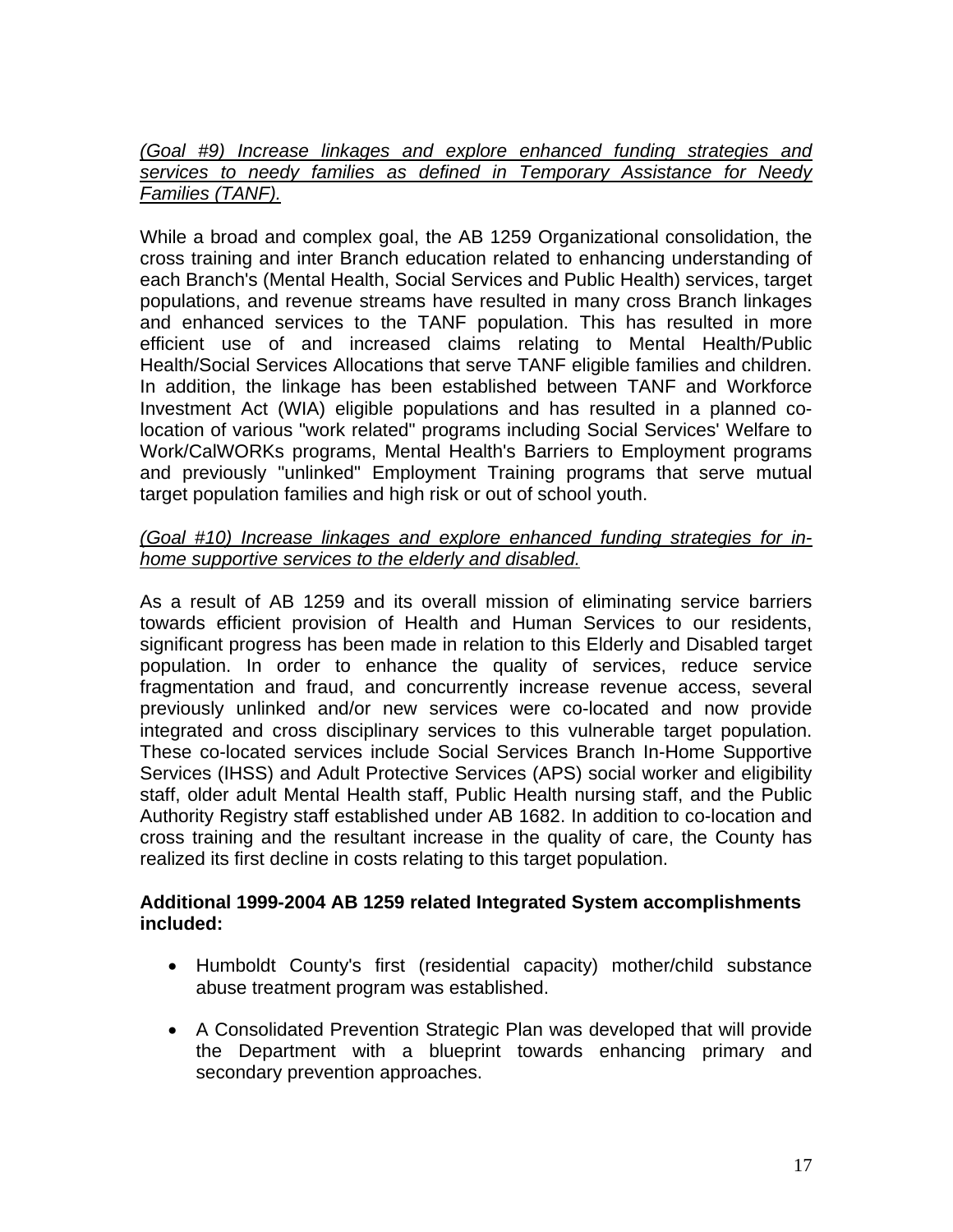- The development of cross-branch CWS Children's Shelter and urgent care services was completed and is yielding emphasized collaborative service planning between the Mental Health and Social Services Branches for high risk CWS children and families.
- Humboldt County adopted a cross-branch administrative consolidation of Information Services, Employment Services and Financial Services toward the goals of reduced duplication, enhanced claiming and reducing our exposure to risk management areas.
- With integrated services assistance from our Mental Health Branch, Child Welfare Services has demonstrated significantly enhanced State benchmark compliance, has established methods of tracking outcomes, and implemented other quality improvement practices.
- Humboldt County has continued the development of an integrated mentally ill homeless program.
- Humboldt County's Community fiscal and service partnerships in the establishment of the Multiple Assistance Center (MAC), targeting homeless families and individuals was established with the Center opening in Spring of 2005.
- Humboldt County Health and Human Services has partnered with Community Based Organizations for enhanced Family Preservation and Mental Health services, expanding the safety net for at risk families and children.
- Cross Branch transition age service planning for Foster Care youth, both wards and dependents, across our agency is under way.
- Humboldt County was selected by CDSS as a "Cohort One" CWS Redesign implementer.

# **Phase II AB 1881 Goals (2005-2009)**

As a result of ongoing Integrated Planning across Humboldt County Mental Health, Social Services and Public Health Branches, Humboldt County's State Health and Human Services Agency liaison/California Department of Social Services representative, State Department of Mental Health liaison and Board of Supervisors Health and Human Services Executive Committee Members, that occurred in 2004-05, the Department has established (2005-2009) AB 1881 Goals inclusive of previously adopted AB 1259 goals towards the development of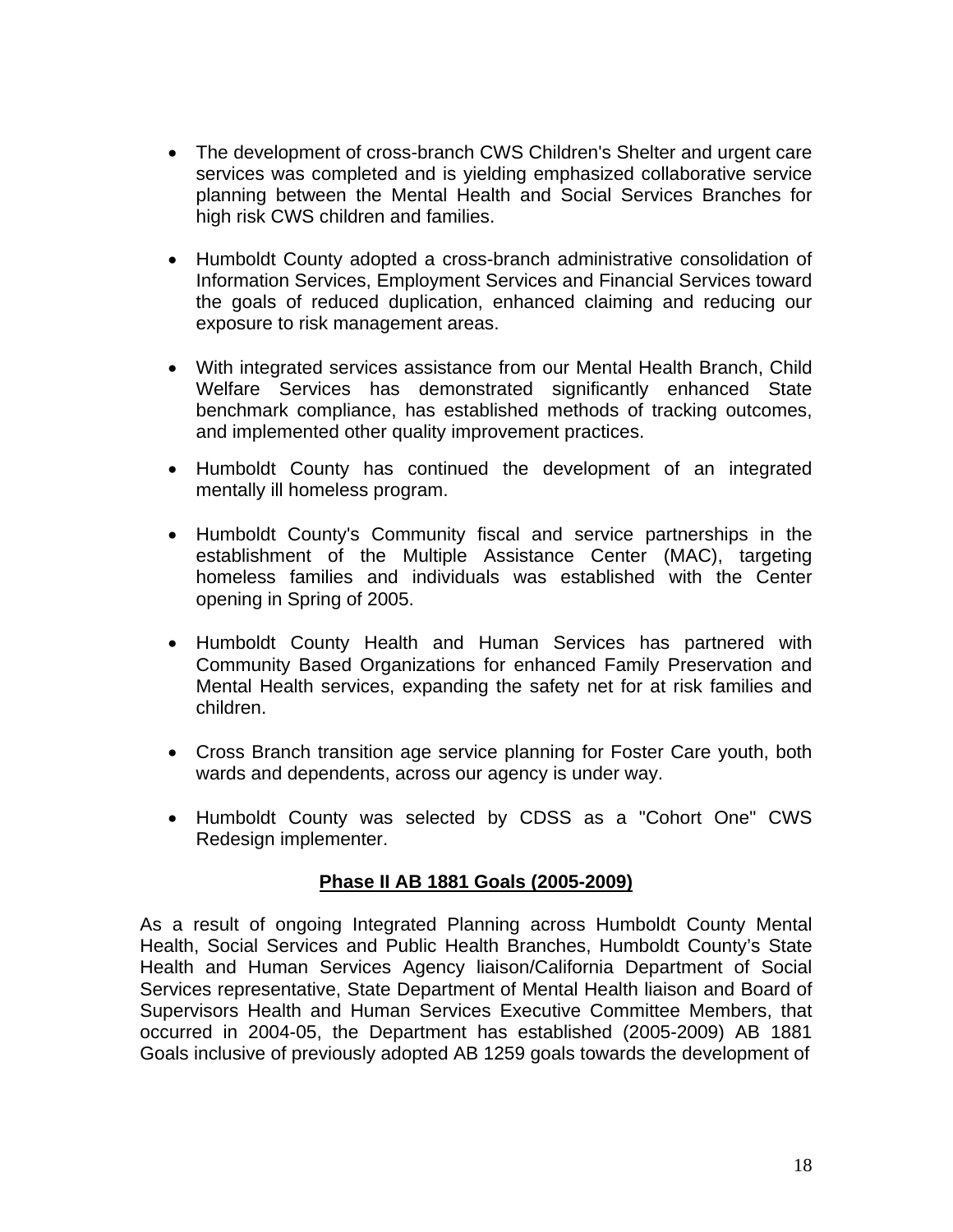Humboldt County's Phase II Strategic Plan which:

- **Targets Integrated Planning and Programming for All State Initiatives.**
- **IS linked to Health and Human Services Mission and Operating Principles.**
- **Is strength based, recovery oriented, client and stakeholder inclusive,** responsive to emerging community needs and has a foundation inclusive of Evidenced Based Practices that are consistent with our diverse cultural, ethnic and community values.
- Links to County Peer to Peer Development Team approach(s) with similar transformational oriented Counties.
- **Enhances the Department's transformational infrastructure through the** development of integrated and centralized Cross Branch:
	- 1. Outcome and Evaluation Capacity
	- 2. Training Capacity
	- 3. Agency Resource Initiative and Grant Response Capacity
	- 4. Public Education and Outreach Capacity
	- 5. Quality Improvement and Quality Assurance Capacity
	- 6. Client and Cultural Diversity Capacity

These Phase II goals have been formatted in age span "categories" to facilitate the next steps required towards developing critical integration and transformational structures and processes of various Initiatives (e.g. Mental Health Services Act/Child Welfare Services Redesign/System Improvement Plan). These categories are listed below:

- 1. Strategic Plan goals that are linked to "Across Age Span" populations.
- 2. Strategic Plan goals that are primarily targeted at children, youth and family populations.
- 3. Strategic Plan goals that are primarily targeted at Adult/Older Adult populations.

# **Across Age Span Focused Goals**

 Maximize Child Welfare Services Restructuring and Mental Health Services Act work force support and needed service transformation by addressing MSW pre and post graduates training and placement options through an integrated and holistic cross systems approach.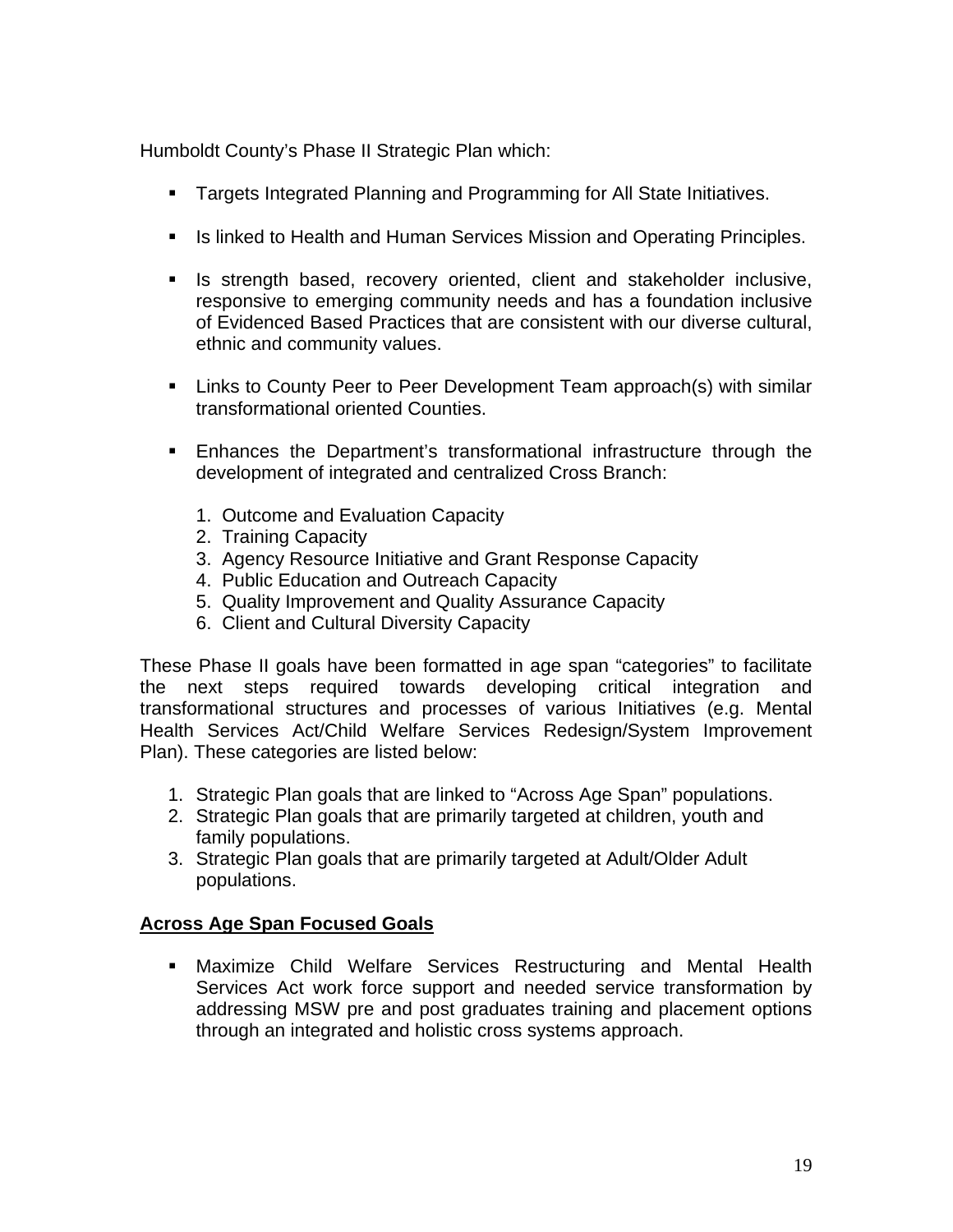- Design and implement integrated services for shared In-Home Supportive Services/Adult Protective Services Populations across Social Services/Mental Health/Public Health Branches.
- **Further Develop Community Resource Center/Family Resource Center** Capacity and Stakeholder Partnership with HHS to assist with enhanced community self sufficiency and self reliance.
- Establish and implement a unified County "single intake" and service plan (with technical assistance from Department of Health and Human Services and involved State Departments).
- **Increase the ability to fund sustainable services to Seriously Emotionally** Disturbed (SED) minors and adults in locked Correctional settings.
- Develop strategies, with State Assistance, to increase Mental Health Alcohol and Other Drug Services to "working poor" families through increased access to Healthy Families Mental Health/Alcohol and Other Drugs "basic" benefit package.
- Develop (with technical assistance from Department of Health and Human Services and involved State Departments) strategies toward a consolidated outcomes package for all State and Federal funded initiatives.
- **Increase funding access to Title XIX and Title IV-E for eligible services** provided by Mental Health professionals, Probation Officers, Social Workers and Public Health Staff.
- **Enhance the "consolidated" Title IV-E Training Plan capacity.**
- Continue to increase linkages and explore enhanced funding strategies and services to needy families as defined in Temporary Assistance to Needy Families.
- Continue to increase linkages and explore enhanced funding strategies for in-home supportive services to the elderly and disabled.
- Build partnerships with local tribes and other culturally and ethnically diverse populations to improve the safety of all Humboldt County children and families in a culturally respectful manner.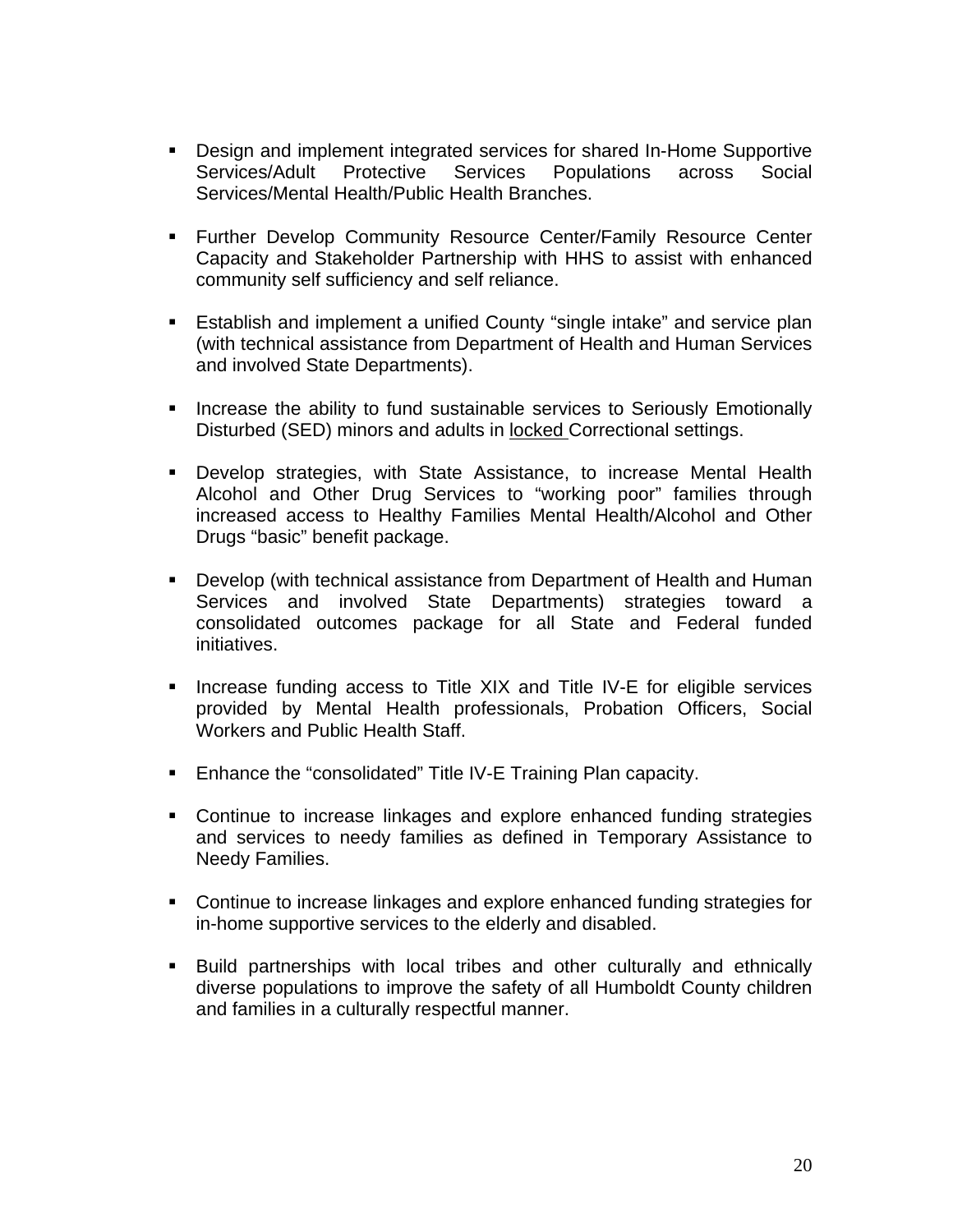# **Child, Adolescent and Family Focused Goals**

- Redesign and implement an integrated Foster Care Continuum for Humboldt County.
- Design and initiate Integrated Transitional Age Youth Services across Branches and inclusive of the Workforce Investment Act.
- Develop and launch an enhanced Differential Response Capacity to 0-8 children and families inclusive of Social Services/Mental Health/Public Health and Community Partners.
- Design and Implement systems to ensure that all children and youth involved in HHS systems receive Mental Health and Health Assessments and/or service referrals as indicated upon contact with identified HHS access points.
- Design a systems' approach towards the HHS goal that no child or youth leaves Humboldt County due to a lack of local HHS Behavioral Health Services availability.
- Continue to improve service integration through the consolidated HHS/Probation (SB 933) foster care placement review ability.
- Develop and launch an enhanced Integrated Health and Human Services and Community response to children born with positive drug toxicologies and their families inclusive of Social Services/Mental Health/Public Health and Community Partners.
- Design a plan to improve medical and dental access, mental health services access and treatment for all children and youth.
- **Develop and maintain shared and independent housing options/resources** for emancipating transition age youth with serious emotional disorders.
- **Implement Family-to-Family community strategies with an emphasis on** team decision making in all placement decisions.

# **Adult/Older Adult Focused Goals**

 Design and implement Integrated services model for Incapacitated General Assistance population across Mental Health/Social Services Branches.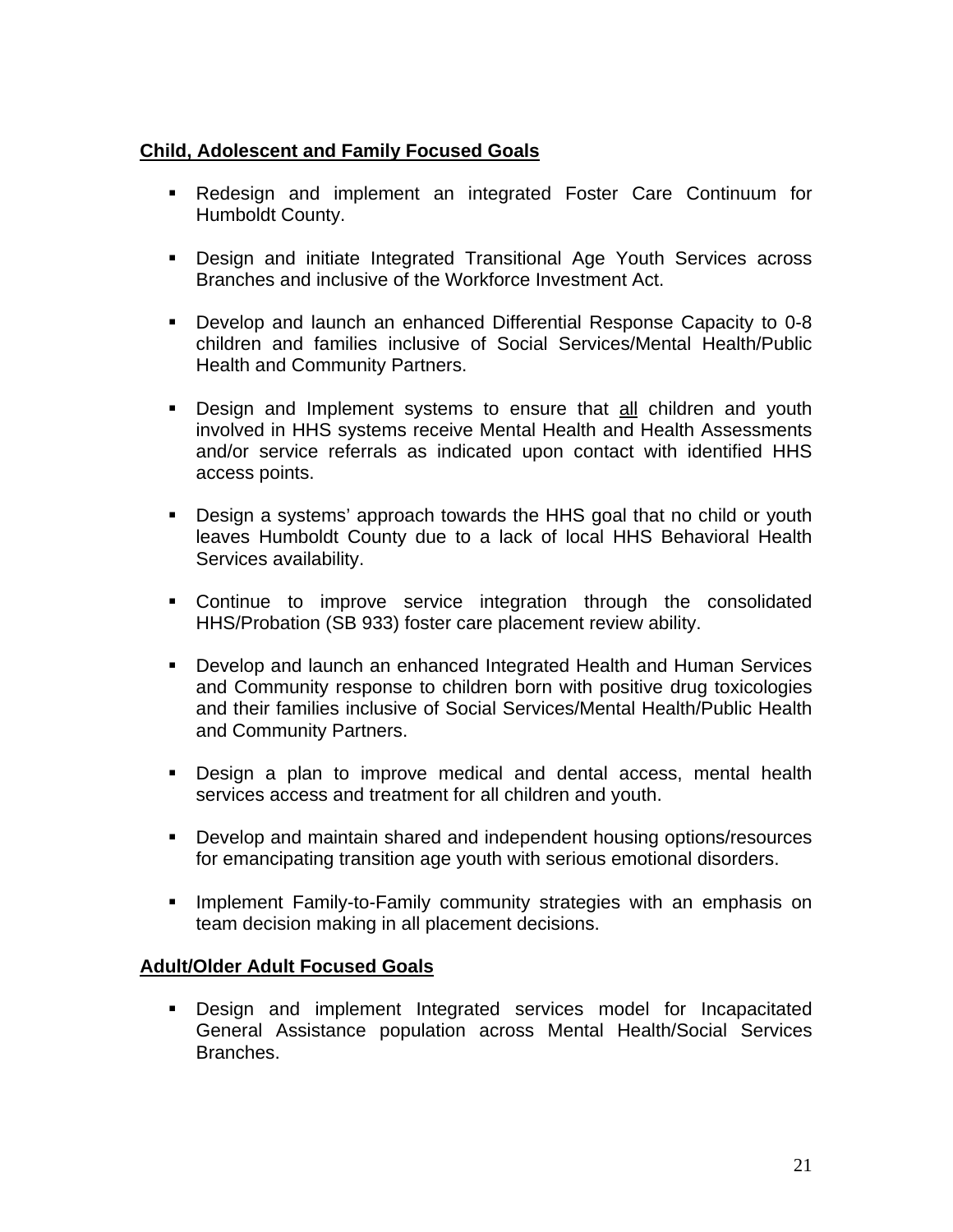- Design and implement integrated community based services across the Social Services, Public Health and Mental Health Branches to support and reinforce maximum independence for all adults and older adults with serious and persistent mental illness.
- Develop and pursue strategies to increase the affordable housing stock available for adults and older adults with serious and persistent mental illness.
- Develop a strategy for elder, dependent/disabled adults to increase access to and capacity of medical, mental health, and alcohol and other drugs services.

# **Community**

- Collect, analyze, assess and share information related to health conditions, risks and community resources to improve health and mental health outcomes.
- Analyze existing policies, regulations, resources and strategic priorities to promote sound health policy development.
- **Continue to work to improve the health and well being of the entire** community.

# **Methods of Achieving Strategic Plan Goals: State and County Processes**

In recognition of the complex and developmental structures and processes related to achieving systematic cross departmental transformation, Humboldt County will engage in the following "barrier elimination" processes towards achieving its AB 1881 Strategic Plan Goals:

- 1. Engage in face to face meetings with Health and Human Services Agency liaison, State Department representatives and Philanthropic entities to ensure understanding and support for the conceptual framework of Humboldt County's AB 1881 Excellence Based Systems Transformation Strategic Plan.
- 2. Through mutual agreement between the State Agencies, Philanthropic entities and Humboldt County's Department of Health and Human Services, target specific Strategic Plan Goals within each entity's capacity and engage in process/product and funding discussions that:
	- A. Clearly articulates the Goal;